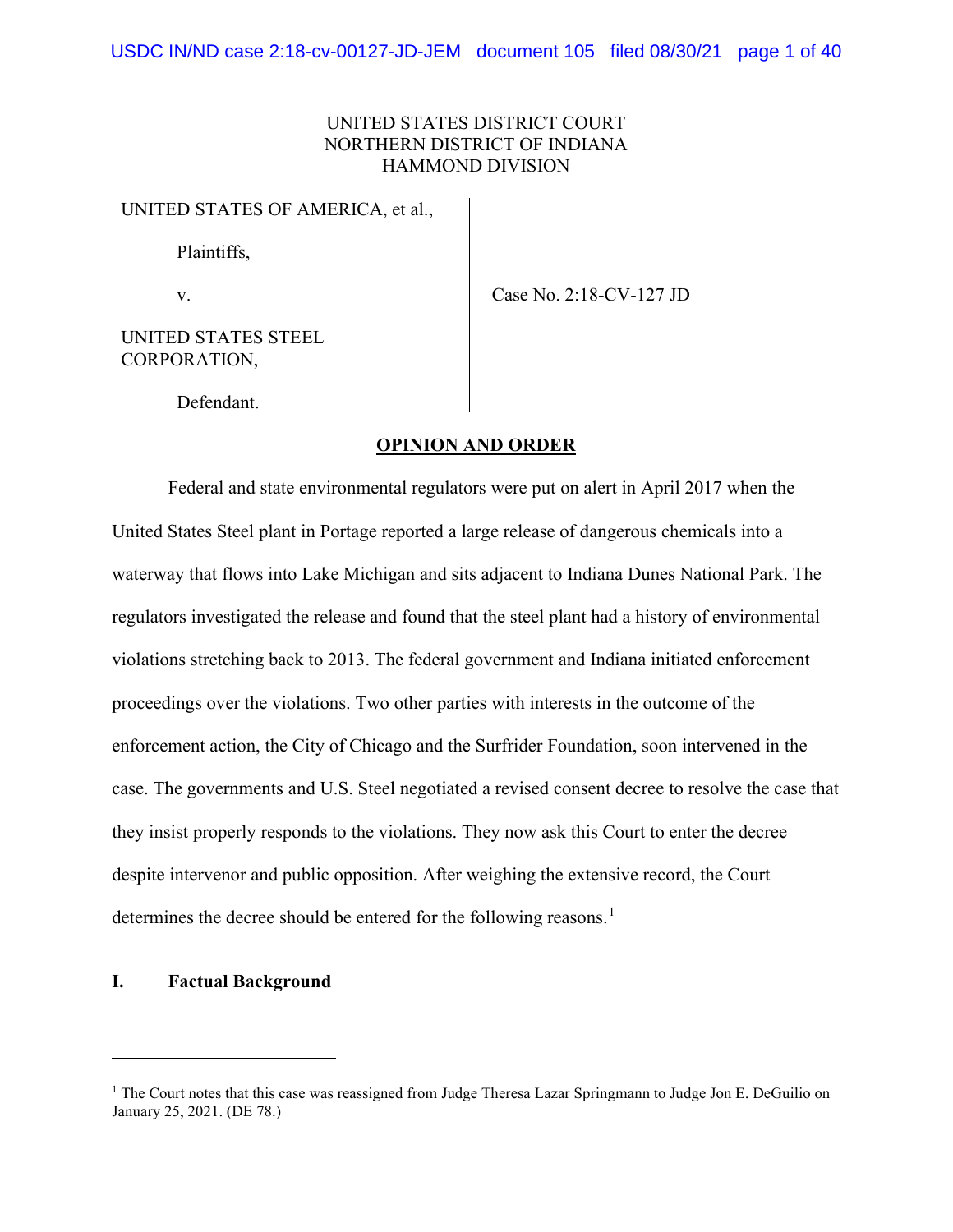United States Steel is a corporation whose business includes running a steel manufacturing and finishing facility in Portage, Indiana, known as the Midwest Plant ("Facility"). (DE 1 ¶ 55, 56; DE 47-1 at 3.) The Facility is located adjacent to Lake Michigan and Indiana Dunes National Park and, as part of its operations, discharges stormwater and wastewater into an industrial ditch known as Burns Waterway that then, within approximately 500 feet, feeds directly into Lake Michigan. (DE 1 ¶ 57; DE 47-1 at 3.) U.S. Steel's discharges into Burns Waterway are subject to a host of governmental regulations that, among other things, require U.S. Steel to ensure regular quantitative and narrative oversight and reporting, properly maintain its facilities and systems, and advise of violations. (DE 1 at 10–12; DE 47-1 at 4–5.) U.S. Steel is alleged to have frequently violated these requirements from 2013 through 2017. (DE 1 at 30–31.) This case, filed in April 2018, and the revised consent decree this order considers are a response to those violations.

#### *A. Parties*

While this case has drawn comments from a wide swathe of the public in the approximately three years it has been pending, the actual parties are more finite. The case originated as an action by the United States and the State of Indiana (together "Government Plaintiffs") against U.S. Steel. The federal government filed the case on behalf of the Environmental Protection Agency ("EPA"), the National Park Service ("NPS") of the United States Department of the Interior, and the National Oceanic and Atmospheric Administration ("NOAA") of the U.S. Department of Commerce. The State of Indiana filed on behalf of the Indiana Department of Environmental Management ("IDEM") and the Indiana Department of Natural Resources. (DE 47 at 1.) Each of the sub-entities the Government Plaintiffs represent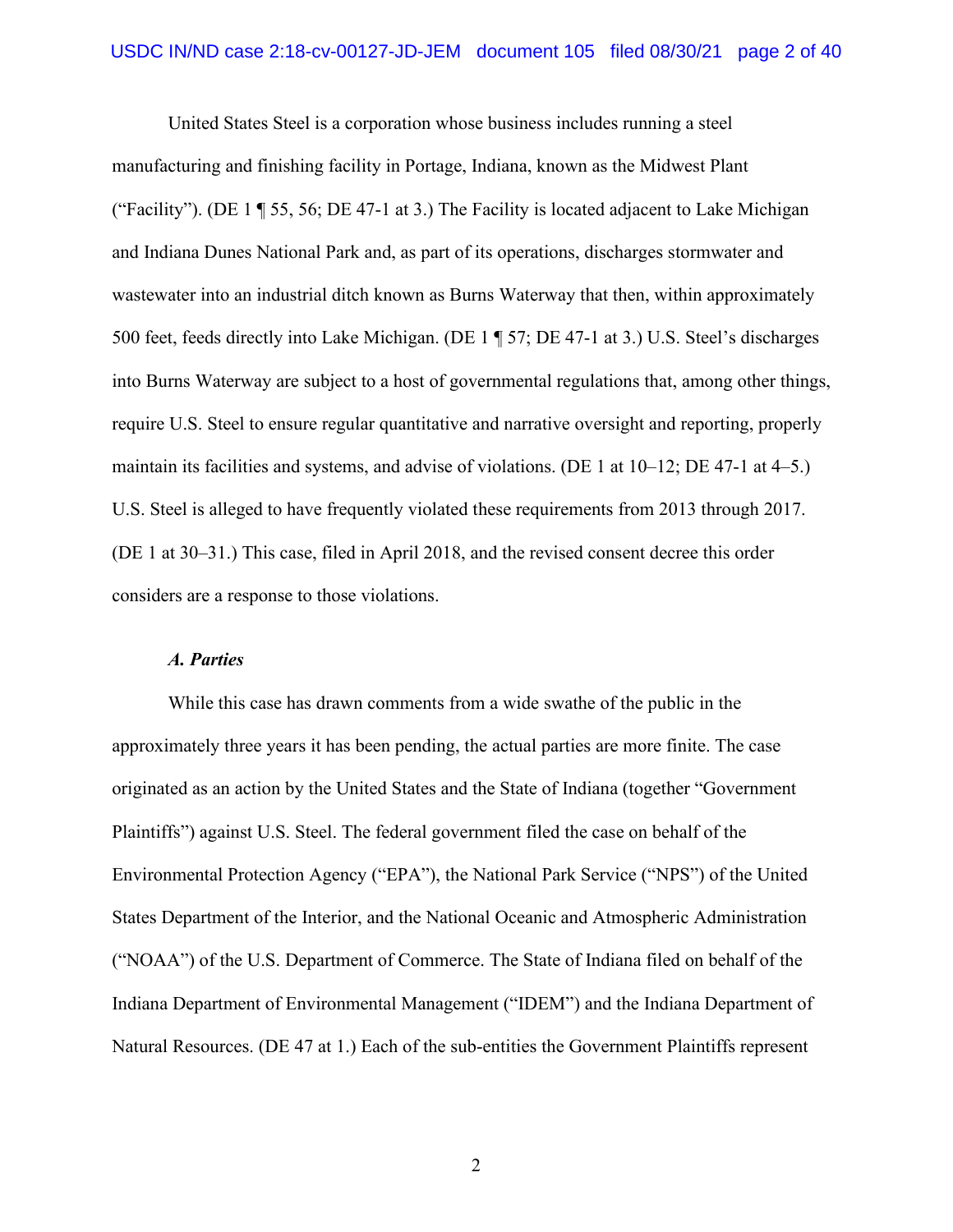have played a role in the detection, analysis, or negotiation process that led to the proposed consent decree now before the Court.

At the time the Government Plaintiffs filed their suit in April 2018, two other entities were in the early stages of pursuing their own litigation over the same issues. The Surfrider Foundation, a non-profit corporation with a national reach that aims to protect the world's oceans, waves, and beaches, and the City of Chicago ("City"), which draws its drinking water from Lake Michigan, had each filed their own lawsuits several months before the Government Plaintiffs filed this action. (DE 20 at 1.) Both Surfrider and the City sought to intervene in this lawsuit (DE 12; DE 13), and the Court granted their motions (DE 20).

## *B. Pre-enforcement violations*

The Facility manufactures steel sheet and tubular products using a variety of processes that, if not properly controlled, can have a negative impact on the environment. The Facility is permitted to release wastewater with certain amounts of chemicals and other potential pollutants that would otherwise represent violations of the Clean Water Act ("CWA"), but it must do so within the confines of its National Pollution Discharge Elimination System ("NPDES") permit, which sets limits based on state and federal regulations. Indiana has the delegated authority from the EPA to issue the permit and both state and federal regulators can then monitor the Facility to see if it is abiding by the terms of its permit. (DE 47-1 at 4.) The Facility has two water treatment plants it uses during its manufacturing process to comply with the requirements. (*Id.* at 3.)

The catalyst event for this action occurred in April 2017 when U.S. Steel personnel noticed discoloration in wastewater within the Facility and saw a bluish-green tint to the water leaving the Facility and flowing into Burns Waterway. (*Id.* at 4; DE 50-3 at 12.) Upon inspection, personnel concluded that a wastewater line carrying chrome waste in the Facility had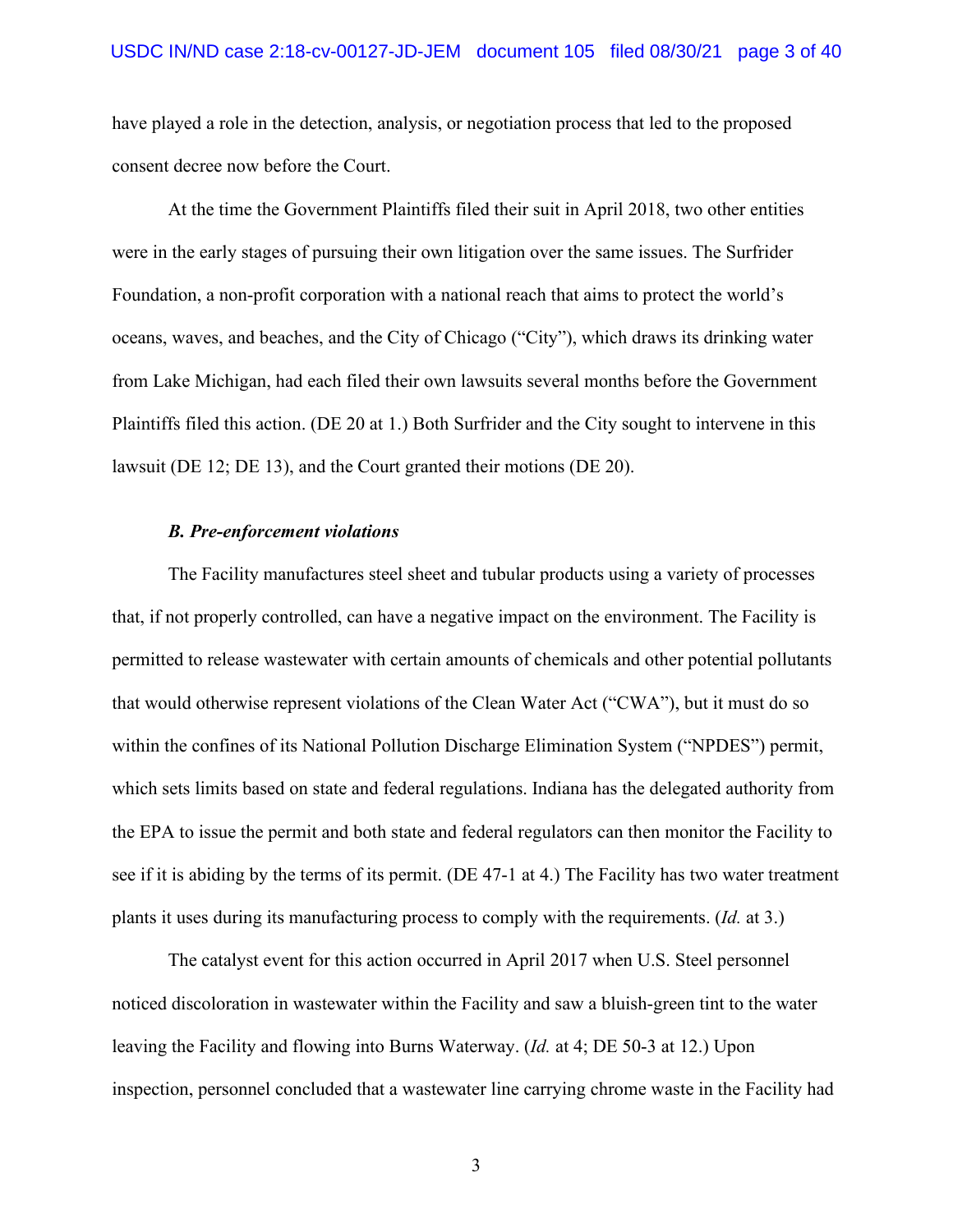failed and caused the water to be sent not to the designated treatment facility for chrome waste but instead to the plant that was not capable of such treatment. (DE 50-3 at 21–22.) The wastewater passed through the plant untreated and then flowed into Burns Waterway. (*Id.*) Sampling done at the time indicated that the wastewater that passed through the Facility contained dangerous chromium compounds including roughly 300 pounds of hexavalent chromium, which can have very serious effects on humans and the environment. (*Id.* at 18–19, 21–22.) U.S. Steel alerted the regulators that it had observed the problem and EPA and IDEM personnel responded. Downstream users like the city of Portage and town of Ogden Dunes were not alerted, however, until Indiana officials made the notifications. (*Id.* at 12–13.)

Both state and federal regulators determined during their investigation following the April 2017 spill that U.S. Steel had violated environmental laws and regulations. Specifically, the regulators found violations of several CWA provisions and corresponding Indiana state regulations in the form of greater effluent discharges than were allowed under the Facility's NPDES permit. They found that the violations were not the result of blatant decisions to dump large quantities of harmful chemicals into the waterway, but instead more indirectly stemmed from internal Facility failures caused by a lack of preventative maintenance, poor condition of equipment and materials within the Facility, and lacking management procedures that led to inadequate inspection activities and inadequate routine monitoring of the equipment. (DE 47-2 at 15–26.) Additionally, because the discharge involved a large enough amount of chromic acid that went unreported to regional stakeholders, the regulators found U.S. Steel violated the Emergency Planning and Community Right-to-Know Act of 1986 ("EPCRA"). (DE 47-1 at 4.) Further the EPA incurred \$350,653.20 in response costs under the Comprehensive Environmental Response, Compensation, and Liability Act ("CERCLA"), the NPS incurred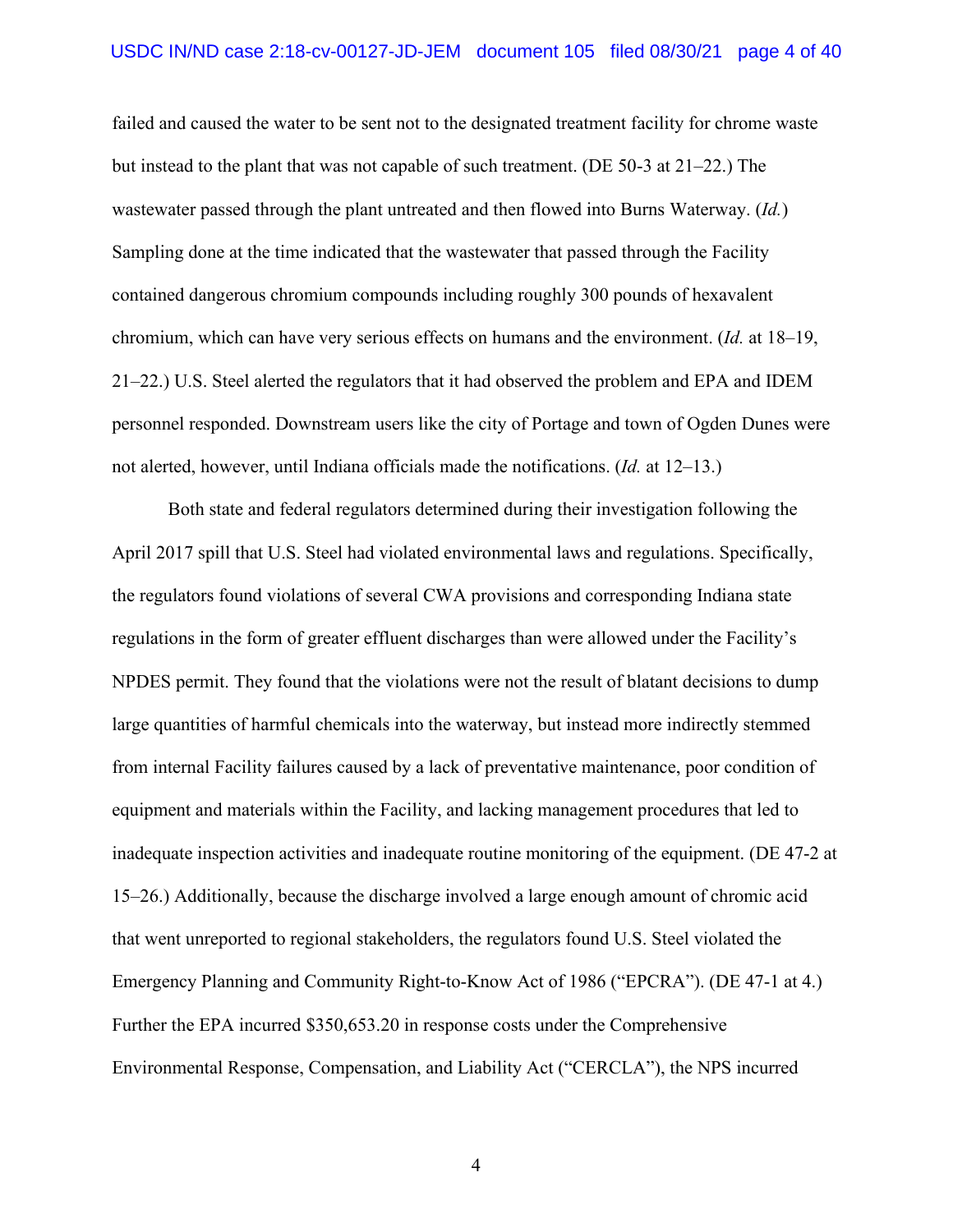response costs under the System Unit Resources Protection Act ("SURPA"), and the NOAA incurred costs under CERCLA in conducting natural resource damage assessments at and in the area around the Facility. NPS also incurred damages for the costs of assessing the risk to Indiana Dunes National Park and from the lost use of national park beaches that were closed for several days after the spill. (*Id.*)

The April 2017 spill also prompted state and federal regulators to look for other NPDES permit violations at the Facility. Regulators found a host of prior violations beginning in February 2013. (DE 1 at 30–31; DE 47-1 at 4–5.) The violations included permit effluent exceedances for several non-chrome pollutants, narrative standard problems stemming from discharges of discolored water, monitoring and reporting violations, improper operation and maintenance of systems used to collect and treat wastewater, and stormwater pollution prevention plan violations. (DE 1 at 30–31; DE 47-1 at 4–5.)

The Facility then experienced another effluent exceedance in October 2017 when it again violated its chromium discharge limits because of what U.S. Steel reported were failures with visual inspections within the Facility, failures in having proper pathing to carry the wastewater at issue, and improper maintenance of the equipment it did have. (DE 50-2 at 73–74.) Aware of this most recent violation and the preceding violations, including the April 2017 spill, the Government Plaintiffs engaged U.S. Steel in negotiation discussions in anticipation of filing the current enforcement action.

## *C. The negotiations and the decree*

The Government Plaintiffs' information gathering and preliminary discussions with U.S. Steel began immediately after the April 2017 spill and stretched through the spring and summer of 2017. Following an in-person meeting between the parties in September 2017, the actual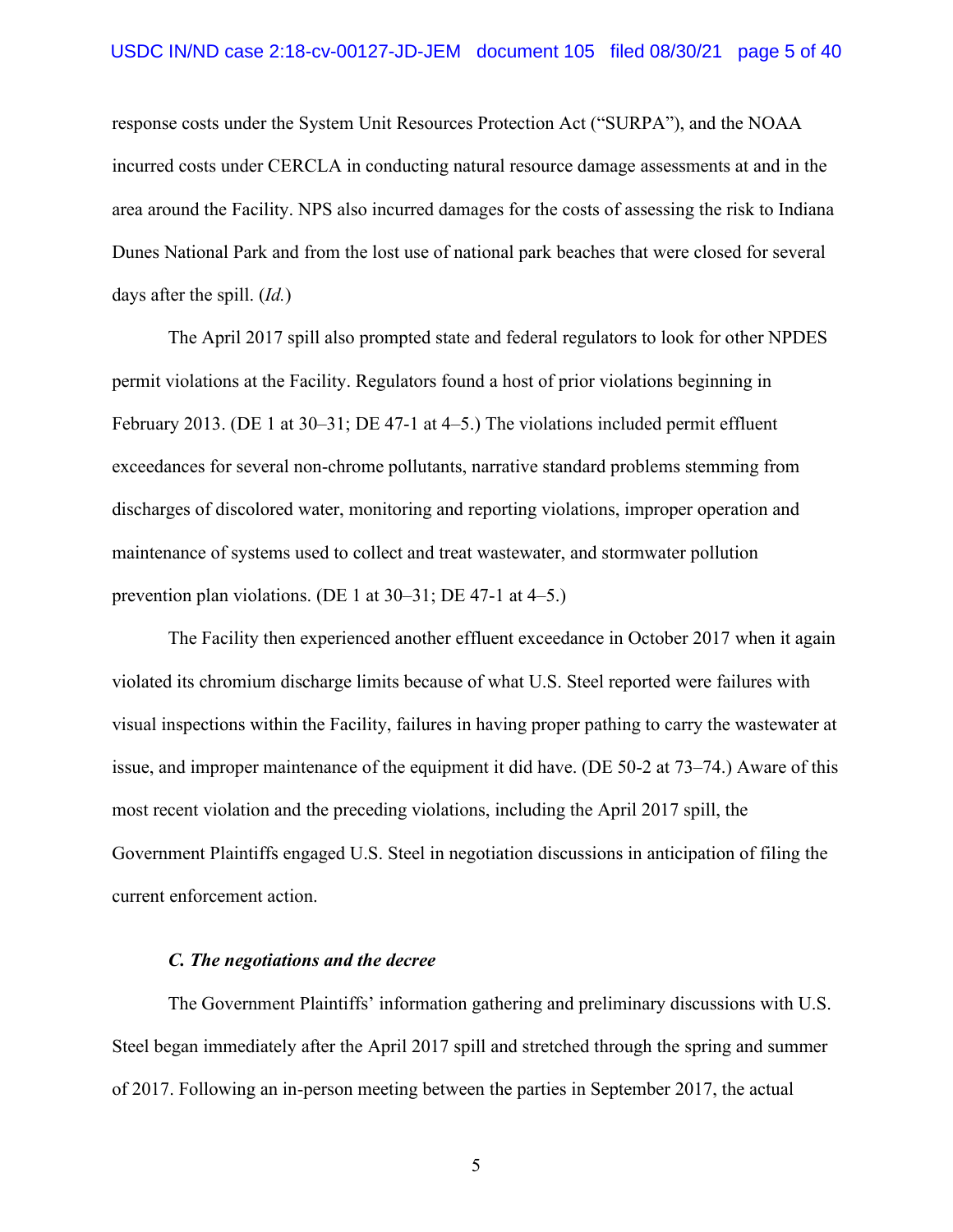negotiations picked up with special attention paid to the information U.S. Steel had submitted to the government agencies, U.S. Steel's existing permit requirements, and U.S. Steel's existing operations and maintenance plans. (DE 47-1 at 5.) The Government Plaintiffs describe the process, which lasted until this action was filed in April 2018, as "arms-length over a number of months" with "substantial give-and-take by experienced environmental lawyers and technical experts representing the United States, the State, and U.S. Steel." (*Id.*) At the same time, U.S. Steel took several steps to address some of the root causes of the April 2017 spill, including replacing a concrete trench that had failed to contain the leaking chromium wastewater and installing stainless steel pipes for use in the chromium treatment process. (DE 46-1 at 15–16; DE 47-1 at 5.)

The negotiations eventually resulted in the first version of the consent decree, which the Government Plaintiffs filed simultaneously with their complaint. (DE 1; DE 47-1 at 5.) That first version of the decree was the subject of an extended public comment period. The parties received approximately 2,700 public comments on the decree, many of which argued there were changes that needed to be made before the decree could be effective. (DE 47-5.) After receiving those comments, the Government Plaintiffs and U.S. Steel worked to revise the initial decree and created the updated version now before the Court.

While the consent decree underwent several important changes over time, the core of the decree has remained the same since it was first proposed. The decree's stated objective is to "cause U.S. Steel to take those steps that are necessary to bring the U.S. Steel's Midwest Plant Facility into compliance with" its environmental responsibilities. (DE 46-1 at 7.) It proposes to achieve that objective in several ways, including by requiring three main plans to help run the Facility, imposing mandatory notification requirements and stipulated penalties should violations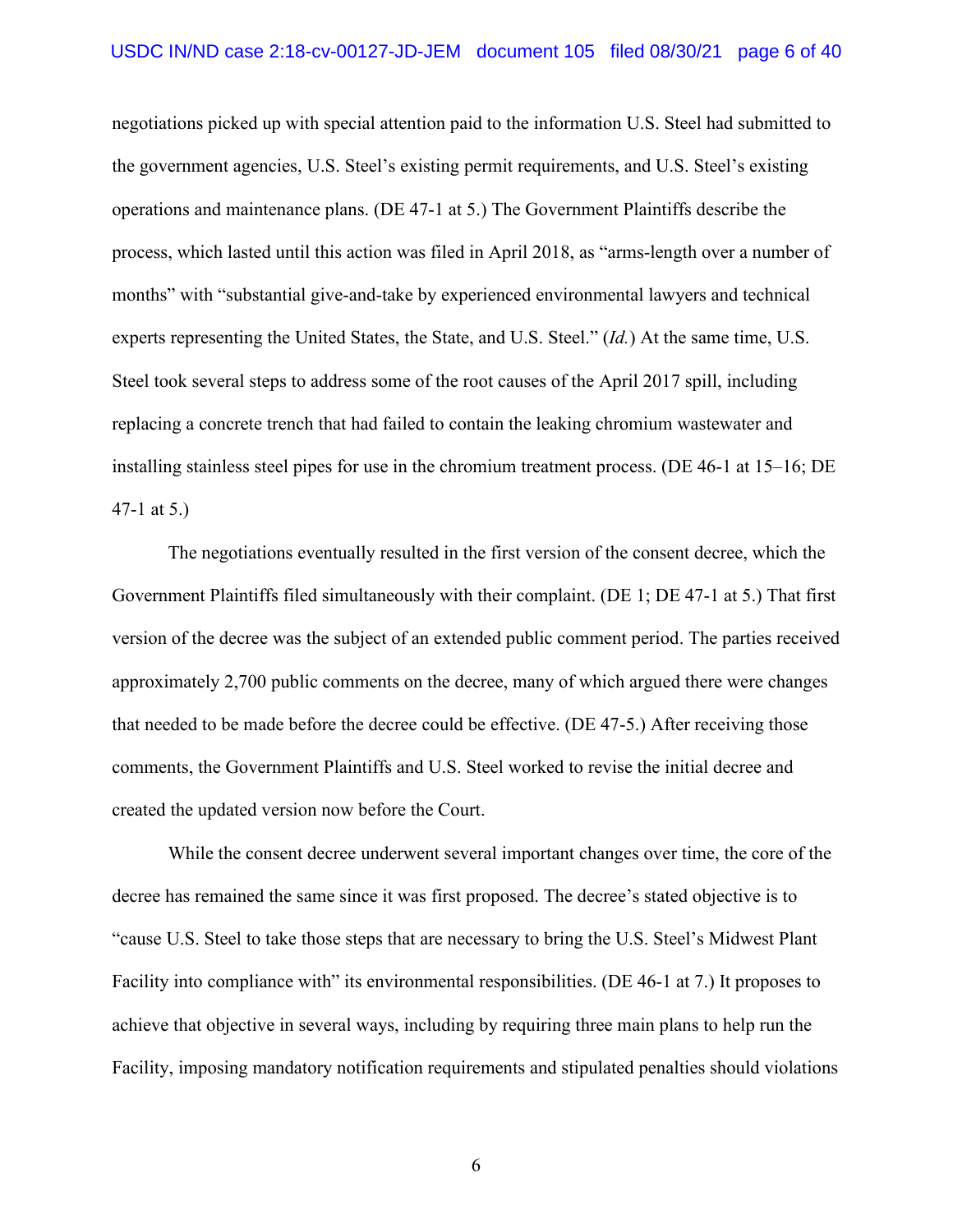occur, and imposing a civil penalty. (DE 46-1; DE 47-1 at 5–6.) It also imposed mandatory infrastructure upgrades, which U.S. Steel undertook soon after the April 2017 spill and while the decree was being negotiated. (DE 47-1 at 7.)

The three plans the decree requires U.S. Steel to develop address the key areas in the Facility's operational standards the Government Plaintiffs found lacking during their review of the company's prior compliance. First, the decree requires that U.S. Steel create a Comprehensive Wastewater Operations and Maintenance Plan ("O&M Plan"). The O&M Plan is designed to ensure that U.S. Steel will properly operate and maintain all of its wastewater treatment process equipment within the Facility. Second, the decree requires a related Preventative Maintenance Program Plan ("PM Plan") that is designed to help prevent breakdowns and improve efficiency within the Facility's wastewater infrastructure. And third, the decree requires a Wastewater Process Monitoring System ("Wastewater System") that covers early detection of conditions that could precipitate spills like the April 2017 spill or other discharges that would violate U.S. Steel's permit limits. The Wastewater System also sets standards and goals to ensure that new and improved monitoring equipment and technologies are installed when needed to improve Facility wastewater monitoring. (DE 47-1 at 5–6, 16.)

U.S. Steel created and submitted the O&M and PM Plans to the EPA and IDEM in April 2018, prior to the close of the public comment period on the entire decree. EPA and IDEM did not approve those initial plans, in part based on their consideration of public comments they had received to that point, and informed U.S. Steel about the areas for needed improvement. (*Id.* at 8.) U.S. Steel then came back with updated versions of the two plans that the government agencies approved in December 2018. Those updated versions included additional operational procedures aimed at avoiding and minimizing spills from the Facility's treatment plants, a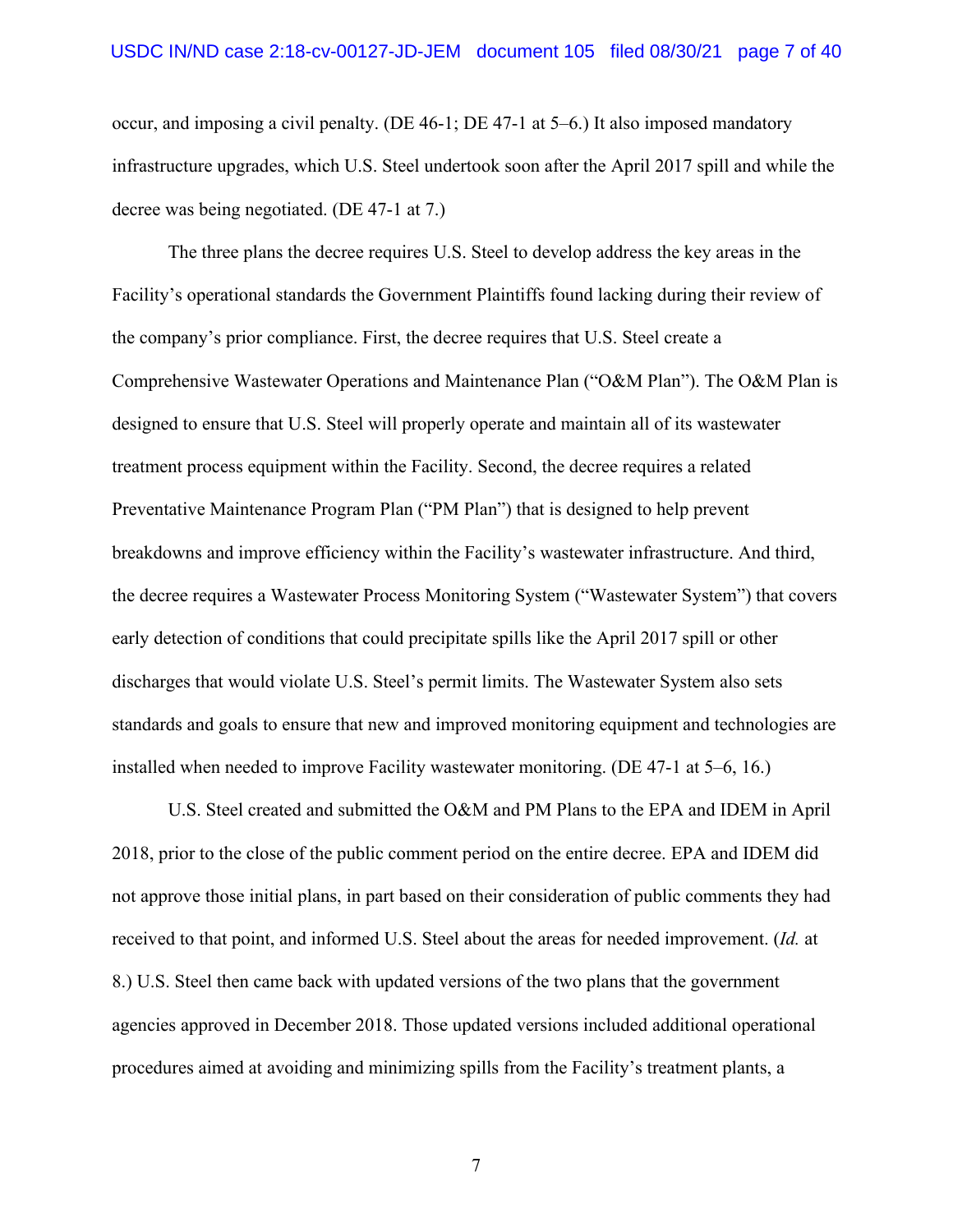reference list of all standard operating procedures ("SOPs") related to monitoring compliance with the NPDES permit, more descriptions of how U.S. Steel would be managing and documenting activities under the Plans, and language specifically describing how it plans to inspect, clean, and maintain the outflow channel as well as how it will track those activities. (DE 47-1 at 8.)

U.S. Steel also had its Wastewater Monitoring Design approved after receiving feedback from the state and federal regulators as well as considering public comments related to the document. Many of the comments came from the intervenors in this case, who had received a 30 day extension on the normal filing deadline. (*Id.* at 16–17; DE 47-2 at 6–8.) The revised Wastewater Monitoring Design included detailed recommended actions to improve wastewater process monitoring for early detection of potential spills as well as to prevent future discharges that would exceed permit limits. It also included an assessment of the root causes that led to the April 2017 spill. (DE 47-1 at 16.) Key changes U.S. Steel made in the revised version that received approval included a schedule for completing installation of all monitoring equipment, specifications for all monitoring equipment, and a status update for its planned activities. (DE 47-2 at 8.)

In addition to the three core plans, the revised consent decree kept the originally proposed civil penalty and stipulated penalties. The civil penalty to be imposed totals \$601,242 in the form of two \$300,621 payments, one to the United States and one to Indiana. The stipulated penalties are tied to the type and frequency of any future violation and are designed to be imposed as penalties on a per-violation and per-day basis. (DE 46-1 at 35–37.) The decree additionally requires U.S. Steel to pay back the response costs the various government agencies incurred when responding to the April 2017 spill (*Id.* at 31–34), imposes various reporting requirements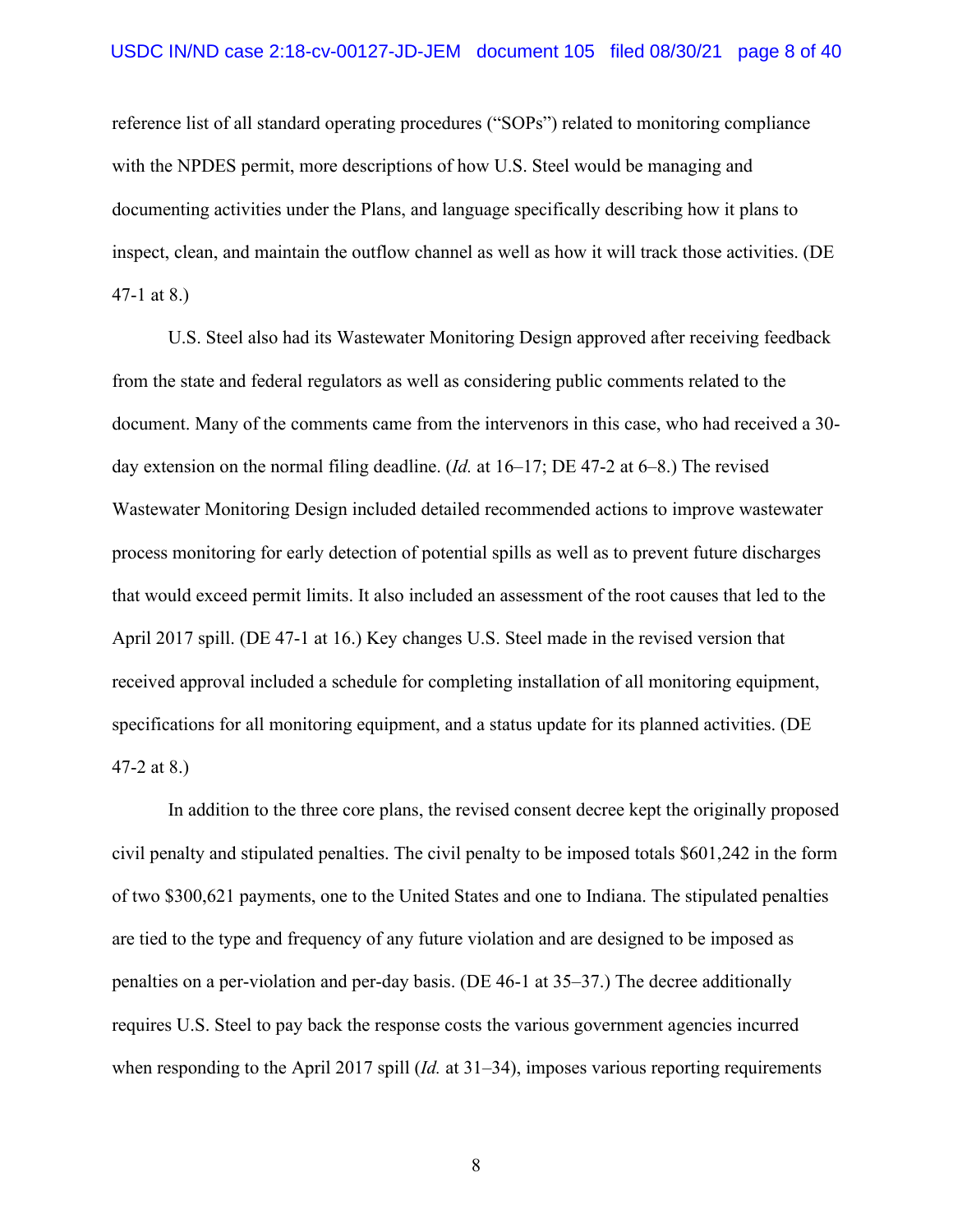for updates from U.S. Steel on its progress and compliance (*Id.* at 28), and requires daily chromium sampling and reporting of those results to IDEM. (*Id.* at 20–21.)

Further, the Government Plaintiffs and U.S. Steel made two larger revisions to the decree in response to public comments before moving to enter it. First, they greatly revamped Appendix B to the decree, which lays out the Facility's notification requirements when there has been a spill or unauthorized release. The changes added far more specificity to the requirements as well as specifically listed the parties U.S. Steel is required to notify in the event of a violation. (DE 46-2 at 63–65.) Second, the Government Plaintiffs added a completely new Environmentally Beneficial Project ("EBP"), which requires U.S. Steel to perform water quality sampling at the shoreline of seven locations near the Facility, including directly around the Facility, around Indiana Dunes National Park, and near Michigan City, Gary, and Ogden. (*Id.* at 21.) The sampling is to be completed on either a weekly or monthly basis, depending on time of year, and any results are to be made publicly available. (*Id.* at 22–23.) U.S. Steel estimates that it would spend approximately \$600,000 over the three-year duration of the EBP. (DE 47-1 at 37.)

## *D. Post-enforcement violations*

Even though U.S. Steel was not required to abide by the technical requirements in the government-approved O&M and PM Plans before the decree was officially entered, the company decided to start voluntarily complying anyway after the plans were approved at the end of 2018. But despite the voluntary compliance, the Facility still experienced NPDES permit violations in late 2018 and through 2019.

In November 2018, state inspectors found that the Facility was releasing visible foam and scum into Burns Waterway. (DE 50-1 at 69.) The investigators returned over the ensuing days but did not see additional foaming. A sample of the water carrying the foam and scum showed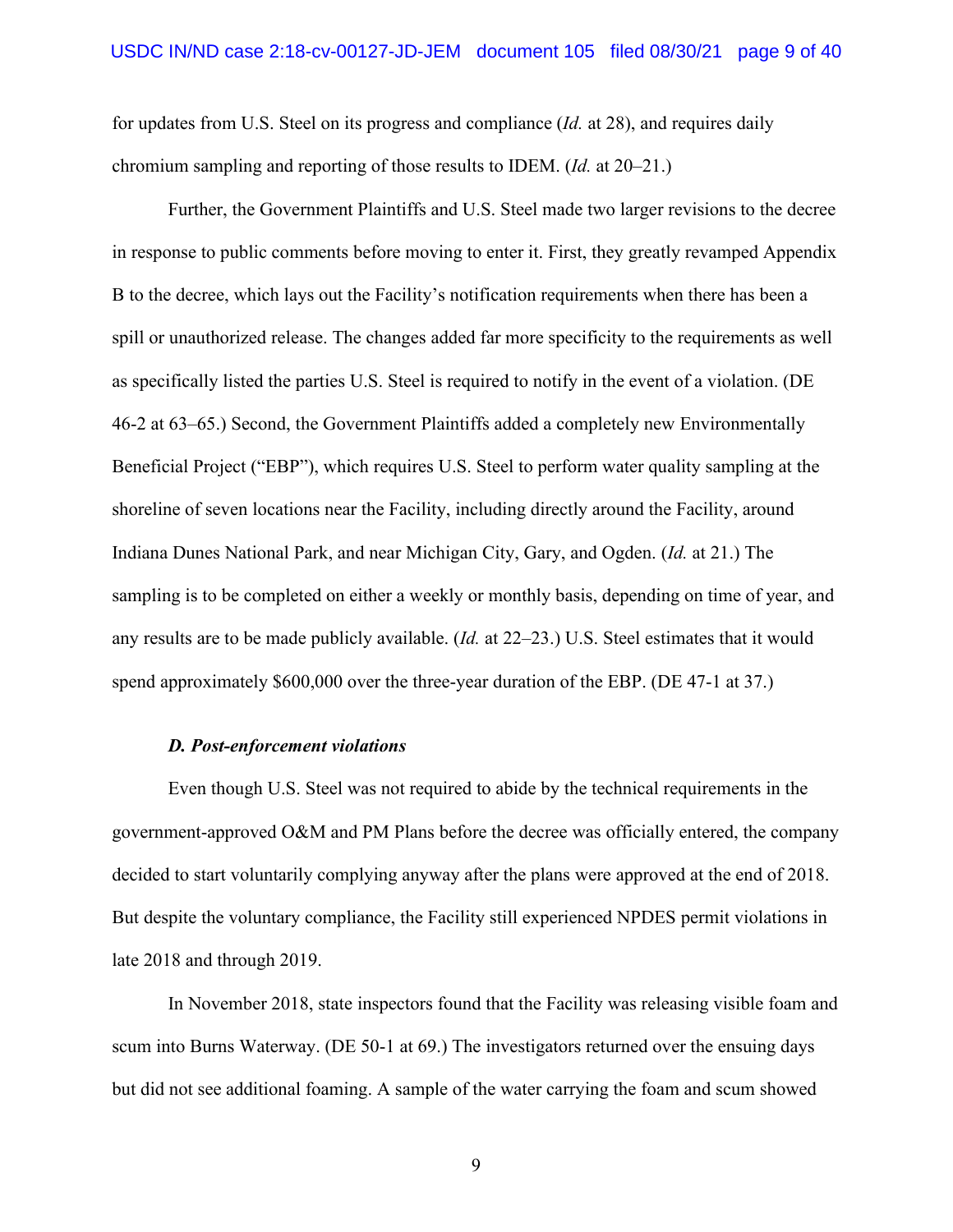that while it was present, all effluent discharges were within the limits specified in the NPDES permit. (*Id.* at 70; DE 64 at 5.) The Facility again received a complaint about discharging foam in December 2018. When state officials arrived, they saw limited foaming and again found no effluent limit violations. U.S. Steel attributed the foaming problems to insufficient use of a new defoaming agent the Facility was using.(DE 50-1 at 87–88; DE 64 at 6.)

Several more violations occurred throughout the spring and summer of 2019. In early May 2019, U.S. Steel notified state officials that it was noticing discolored water with a thin sheen flowing from the Facility into Burns Waterway. (DE 50-1 at 89.) When officials initially asked U.S. Steel about the source of the problem, U.S. Steel personnel told them it was excessive iron and acid used to clean metals as they were being manufactured. (*Id.* at 90.) Five days later, U.S. Steel issued a report to the state officials notifying them that the real problem appeared to be a sulfuric acid release, which had not been previously reported either to IDEM or downstream users despite evidence suggesting U.S. Steel was aware of the cause several days beforehand. (*Id.* at 91–93.) There were no effluent limit violations reported from the incident. (*Id.* at 91–93; DE 64 at 7.)

U.S. Steel then had more problems in August with reports of oil sheens showing up in outflows, improper keeping of records on temporary paper notes, a need to revise its operations manual for one of its treatment plants, and inaccurate reporting of outflow temperatures. (DE 50- 1 at 104–106.) U.S. Steel, in letters to state regulators did appear to have answers for why these problems occurred and offered steps it planned to take to prevent them in the future. (*Id.* at 116– 17; DE 64 at 7–9.)

U.S. Steel then had several more violations before the end of 2019. It exceeded its copper discharge limits on two occasions (DE 50-1 at 57–60), allowed wastewater with an oil sheen to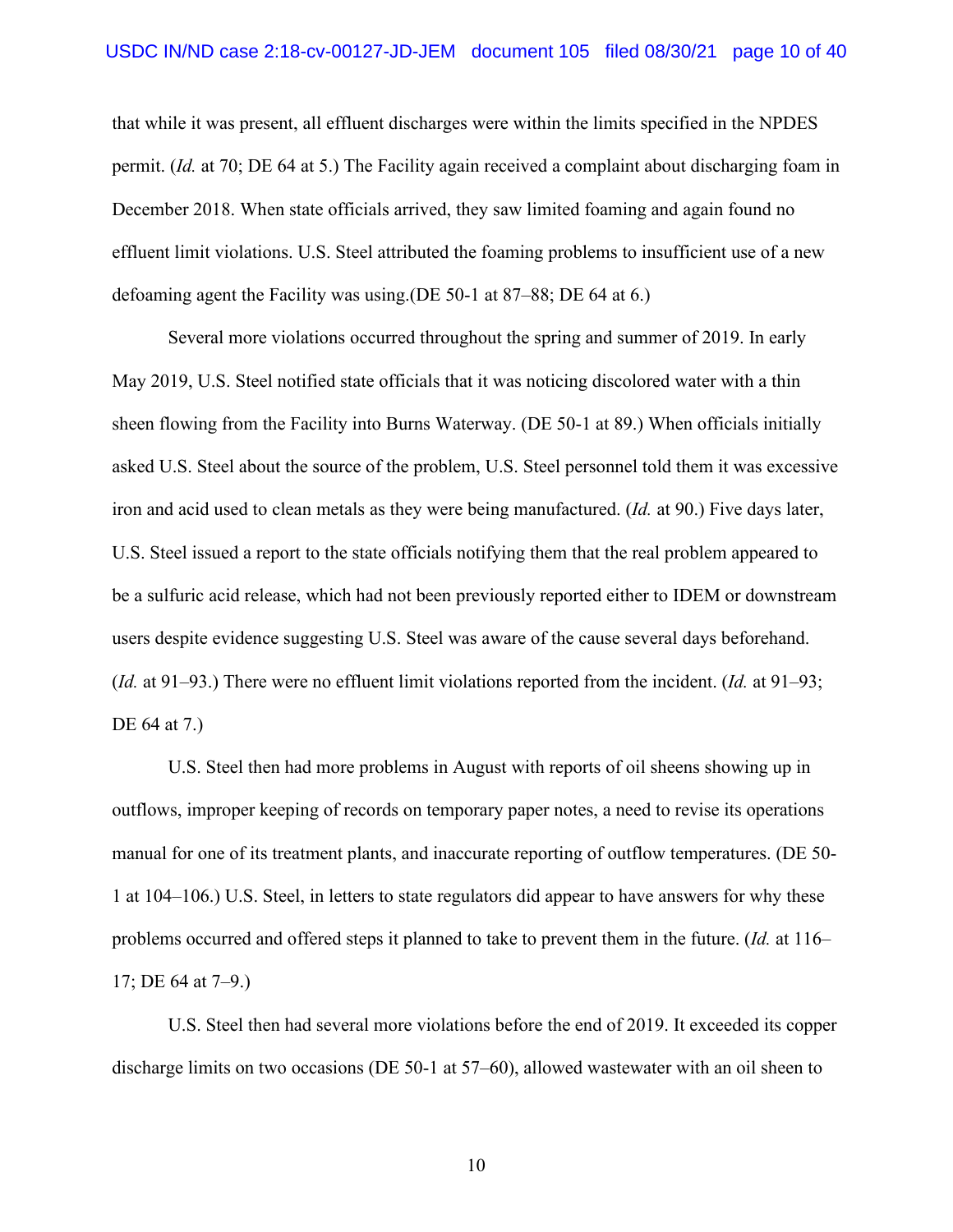be discharged on one occasion (*Id.* at 123–24), and reported a violation involving water discoloration and a likely loss of solids into Burns Waterway (*Id.* at 133–34). U.S. Steel attributed the additional oil sheen problems, water discoloration, and loss of solids to equipment problems that it had plans to repair. The Facility also had another violation related to a hexavalent chromium discharge it reported to regulators in October 2019, although on a far smaller scale than it did in April 2017. Upon discovering the discharge, U.S. Steel immediately shut down the relevant production lines and notified government agencies, downstream users, and other stakeholders. (*Id.* at 123–24, 129.) It attributed the hexavalent chromium event to operator error within the Facility that exacerbated a problem with inadequate chemical feed that was meant to treat the hexavalent chromium before it reached Burns Waterway. It also explained in detail to regulators how it planned to fix the problem for the future. (*Id.* at 123–24; DE 64 at 9–10.) No parties have filed any documents to suggest there have been any violations since the end of 2019 despite having the opportunity, as seen through the parties' filings on other topics as this case remained pending, to do so.

## *E. The litigation over the revised decree*

The Government Plaintiffs moved to enter the revised consent decree in November 2019, arguing it not only would respond to the past violations and bring the Facility into compliance with its NPDES permit requirements, but also that it adequately reflected the large amount of feedback the public and intervening parties had given throughout the course of its development. (DE 46; DE 47.) The Government Plaintiffs filed several attachments with their briefing, including affidavits from EPA, IDEM, and NPS experts attesting to the expected success of the consent decree. Both the City and Surfrider filed responses to the Government Plaintiffs' motion in December 2019, urging the Court not to approve entering the consent decree for a variety of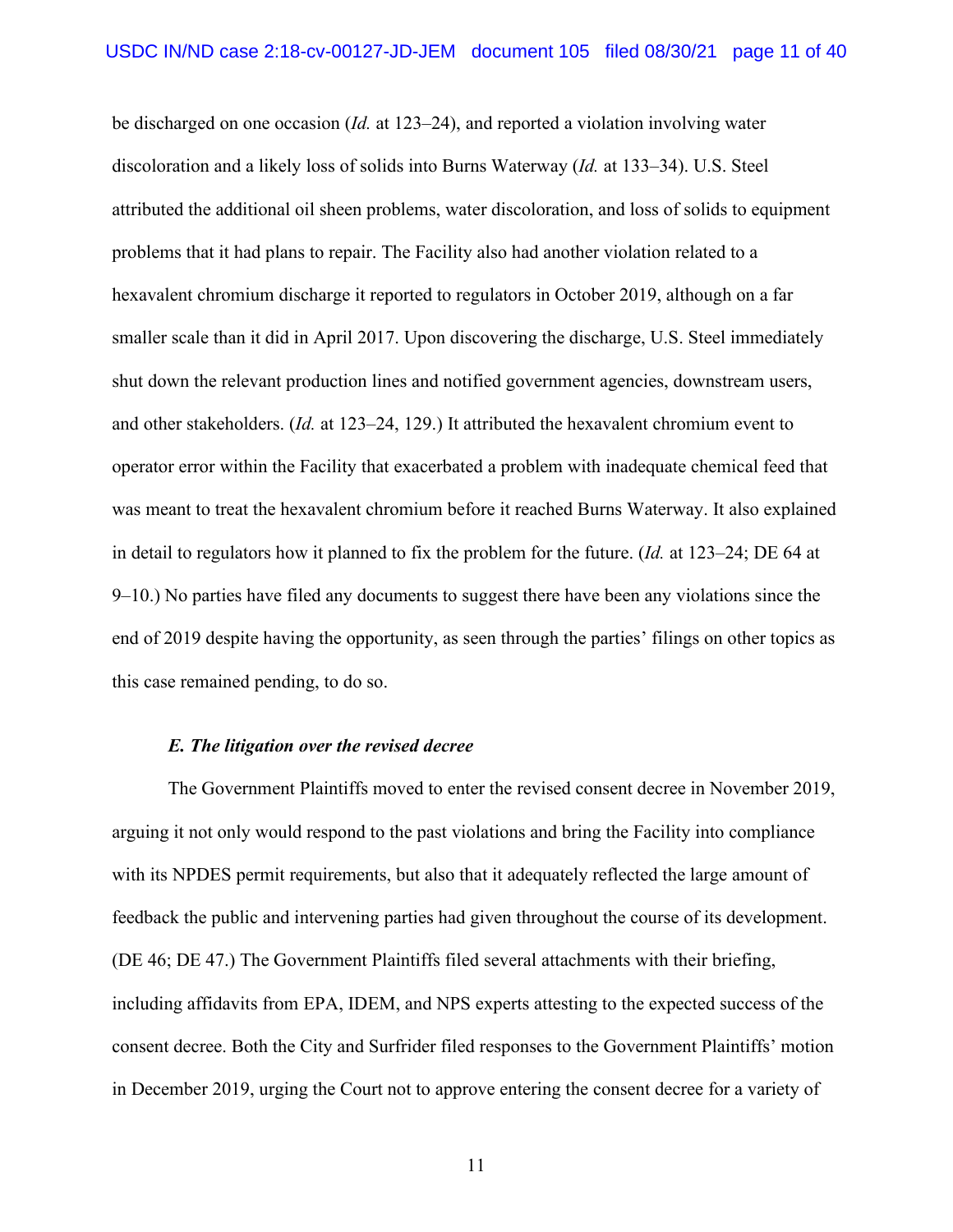reasons, including its inadequate technical provisions, a civil penalty that was too low, and a lack of protection for the public. (DE 50; DE 51.) Surfrider filed approximately 640 pages of additional exhibit material along with its briefing, including an affidavit from a hired expert giving his opinion about the decree. The City filed several smaller exhibits, including an opinion from its own hired expert. (DE 52; DE 52-2.)

The Court also received additional filings related to the consent decree both from Surfrider and several non-parties to this case. Surfrider filed a notice of supplemental authority (DE 74) alerting the Court to the Supreme Court's decision in *County of Maui, Hawaii v. Hawaii Wildlife Fund*, 140 S. Ct. 1462, 1465 (2020) and how it broadens the ability of a regulator to pursue environmental damage from groundwater contamination. The Court also received a joint letter from numerous public interest groups from the northern Indiana region (DE 54) and an amicus brief from the National Parks Conservation Association (DE 80). Additionally, both Surfrider and the City filed an additional motion asking that the Court hold an evidentiary hearing or, in the alternative, allow oral argument to explore factual issues they believe still exist related to the decree. (DE 90; DE 94.)

# **II. Standard of Review**

Approval of a consent decree is a judicial act committed to the sound discretion of the district court. *Madison County Jail Inmates v. Thompson*, 773 F.2d 834, 845 (7th Cir. 1985); *see also United States v. BP Amoco Oil PLC*, 277 F.3d 1012, 1019 (8th Cir. 2002). A district court reviews a consent decree to determine whether it is fair, adequate, reasonable, and consistent with applicable law. *See United States v. George A. Whiting Paper Co.*, 644 F.3d 368, 372 (7th Cir. 2011), *as amended* (June 17, 2011); *United States v. Union Elec. Co.*, 132 F.3d 422, 430 (8th Cir. 1997); *United States v. Akzo Coatings of Am., Inc.*, 949 F.2d 1409, 1435 (6th Cir.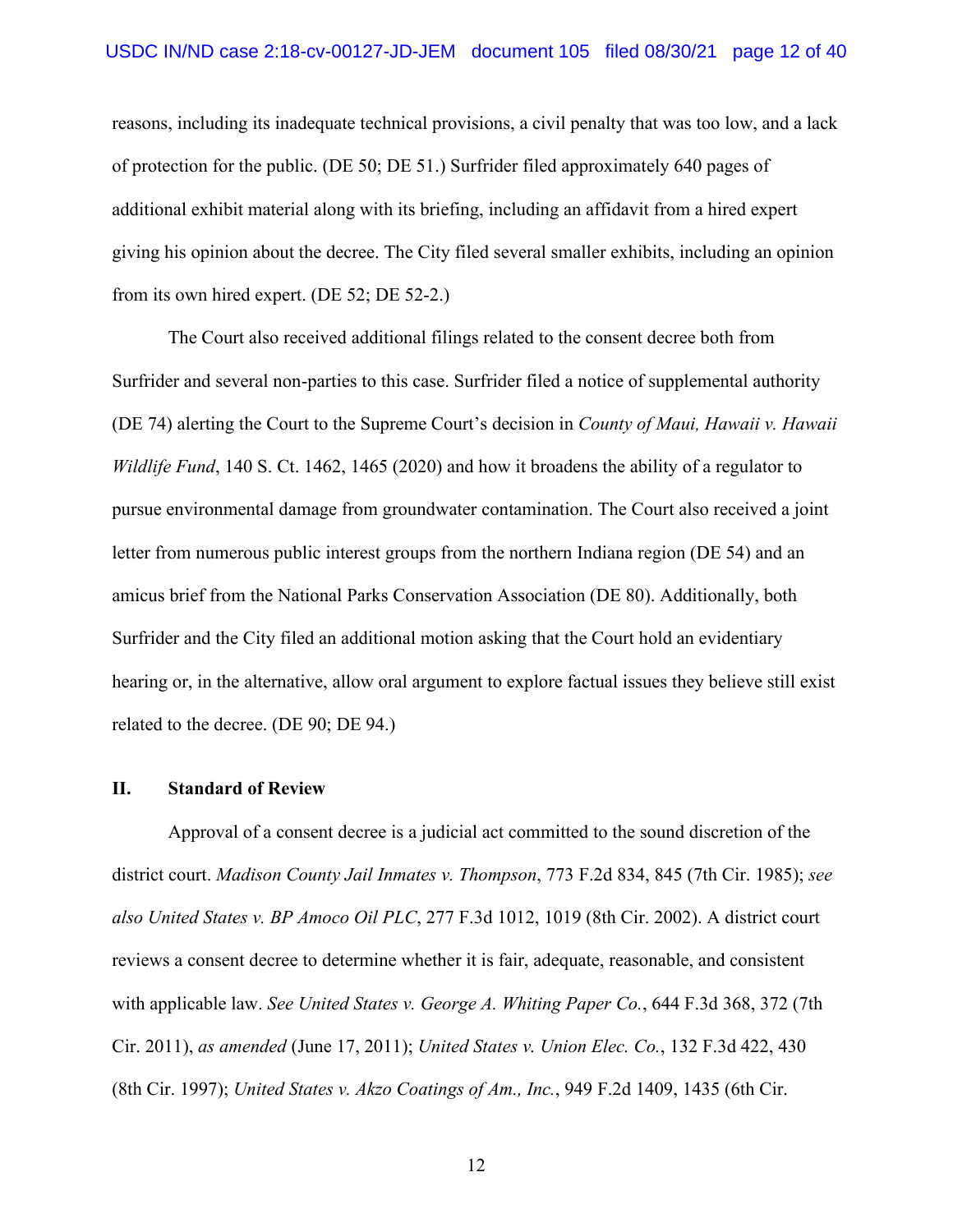1991); *United States v. Cannons Eng'g Corp.*, 899 F.2d 79, 84 (1st Cir. 1990); *E.E.O.C. v. Hiram Walker & Sons, Inc.*, 768 F.2d 884, 889 (7th Cir. 1985). Of particular importance in that analysis is determining whether a proposed decree adequately protects and is consistent with the public interest. *United States v. BP Expl. & Oil Co.*, 167 F. Supp. 2d 1045, 1049 (N.D. Ind. 2001).

In analyzing the decree before it, the Court should be aware of the policy favoring approval. Public policy strongly favors voluntary settlement of disputes without litigation. *Cannons*, 899 F.2d at 84. And that policy is particularly strong where a consent decree has been negotiated by the Department of Justice on behalf of a federal agency, like the EPA, which enjoys substantial expertise in the environmental field. *See Whiting Paper*, 644 F.3d at 372; *Akzo*, 949 F.2d at 1426; *see also E.E.O.C.*, 768 F.2d at 890 ("a district court should be chary of disapproving a consent decree"). But that deference to the Government's judgment should by no means be a rubber stamp. *BP Exploration*, 167 F. Supp. 2d at 1050 (citing *Kelley v. Thomas Solvent Co.*, 717 F. Supp. 507, 515 (W.D. Mich 1989)). Instead, the Court must conduct an individual evaluation based on the particular facts of the case but with caution not to substitute its judgment for that of the parties or engage in the type of detailed investigation that would be required if the parties were trying the case. *Id.* (citing *Akzo*, 949 F.2d at 1434).

# **III. Discussion**

The parties on either side of this consent decree offer strongly divergent views of the future it will create for U.S. Steel, Indiana Dunes National Park, and the rest of the region abutting Lake Michigan. The Government Plaintiffs, along with U.S. Steel, insist that the decree and the requirements it places the Facility under will bring the Facility into compliance with its permit. Surfrider and the City, however, foresee a future where U.S. Steel continues its polluting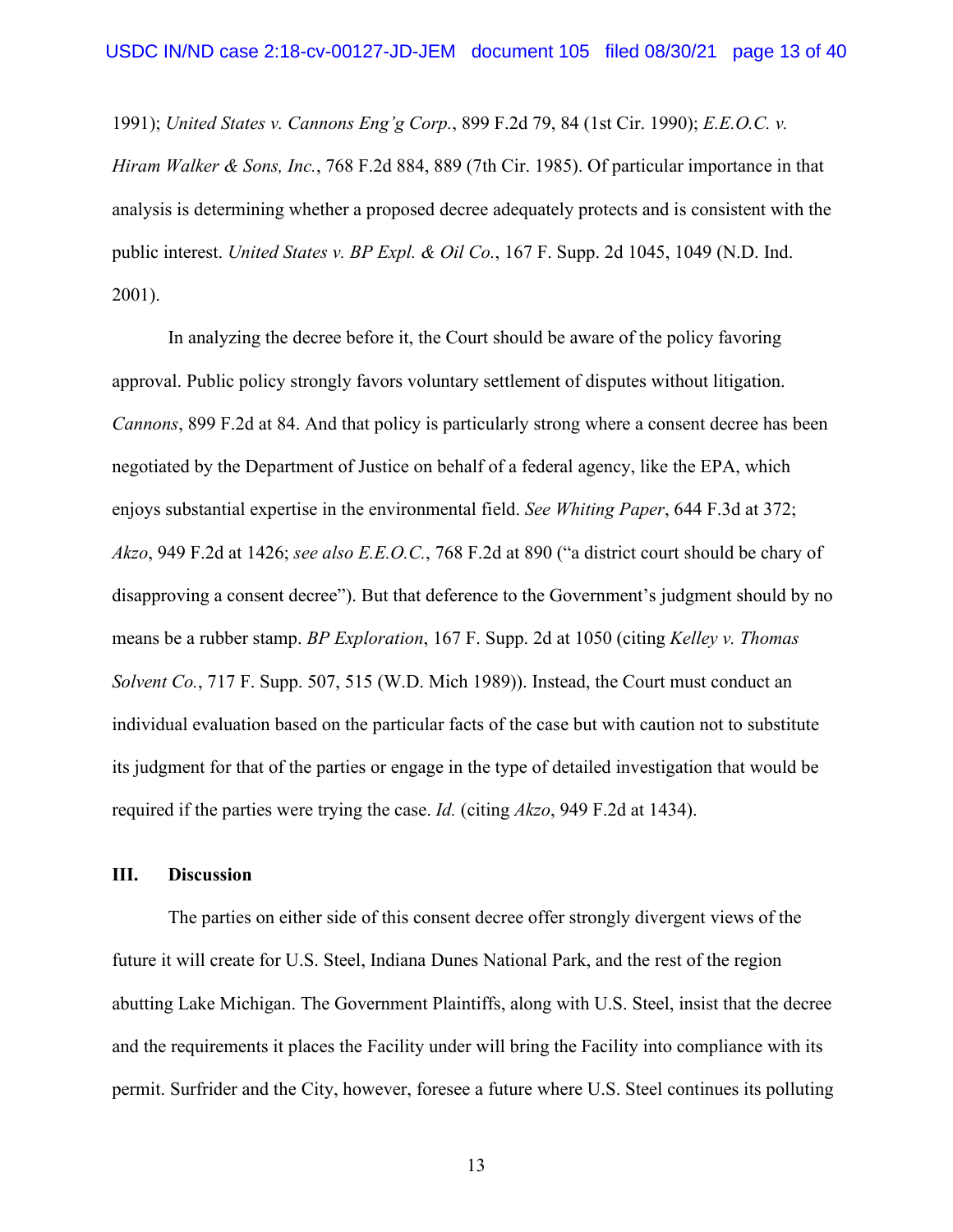under the decree's too lax requirements to the detriment of the public and the regional environment. The decree's stated objective is to "cause U.S. Steel to take those steps that are necessary to bring U.S. Steel's Midwest Plant Facility into compliance with" the environmental regulations imposed upon it. (DE 46-1 at 7.) This opinion determines how well the decree meets that stated objected and whether it does so in a way that is fair, reasonable, adequate, and consistent with applicable law.

# *A. Intervenors' requests for additional hearing*

Before getting into the merits of the revised decree specifically, the Court first addresses the intervenors' requests that the Court hold an evidentiary hearing or allow for oral argument. Surfrider was the primary advocate for an additional hearing (DE 90), with the City later joining the request (DE 94). Surfrider argued that an additional hearing was necessary because the Government Plaintiffs' filings in support of the decree "fail to address adequately many factual issues relevant to the questions before the Court." (DE 90 at 2.) The specific issues Surfrider highlighted as needing more explanation were what it claims are the decree's inadequate technical provisions, failure to sufficiently protect Indiana Dunes National Park, and a substandard civil penalty. (*Id.*; DE 68 at 4.) Surfrider envisioned the parties having the chance to cross-examine various experts, hear from U.S. Steel employees, and otherwise press U.S. Steel and the Government Plaintiffs on those aspects of the revised decree the intervenors still believe are lacking. U.S. Steel opposed both an evidentiary hearing and oral argument given what it argued was an already extensively briefed, voluminous record. (DE 66.) The Government Plaintiffs opposed an evidentiary hearing for similar reasons but stated they "would not object" if the Court found an oral argument necessary. (DE 63 at 5.)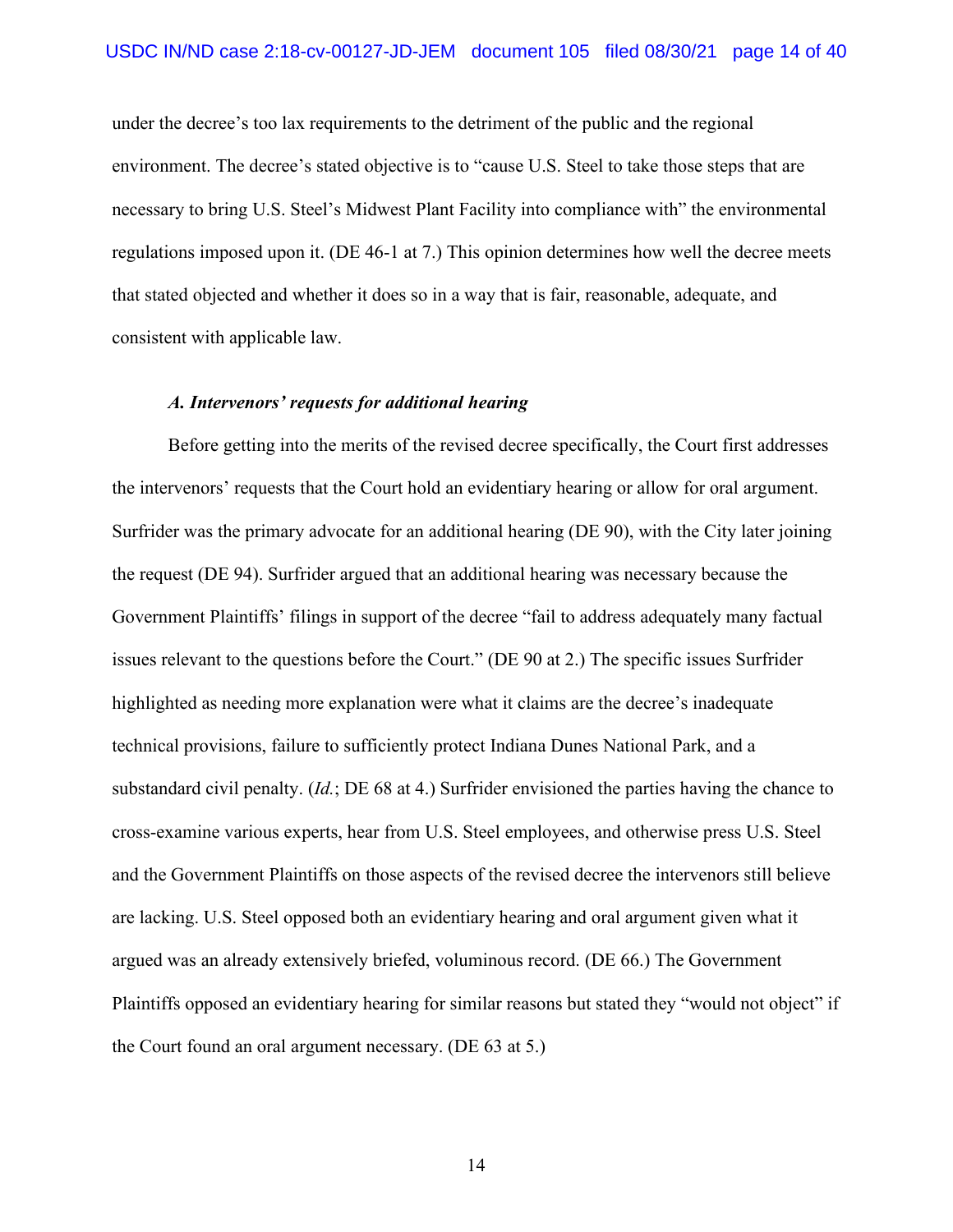The decision to hold an evidentiary hearing or schedule an oral argument is a discretionary one for the Court. *See Union Electric*, 132 F.3d at 430; *United States v. Metro. St. Louis Sewer Dist (MSD)*, 952 F.2d 1040, 1044 (8th Cir. 1992); *Cannons*, 899 F.2d at 94; N.D. Ind. L.R. 7-5(c)(1) ("The court may . . . grant or deny a request for oral argument or an evidentiary hearing in its discretion"). While some courts have found it helpful to hold additional hearings in environmental consent decree cases, *see, e.g.*, *United States v. City of Akron*, 794 F. Supp. 2d 782, 787 (N.D. Ohio 2011); *B.P. Exploration*, 167 F. Supp. 2d at 1049, many courts have held that additional hearings are unnecessary. That is particularly true when there is already an extensive record, when there is evidence that every party has had an opportunity to be heard, and when there are no unexplored topics essential to the Court's final decision. *See Union Electric*, 132 F.3d at 430; *United States v. Charles George Trucking, Inc.*, 34 F.3d 1081, 1085 (1st Cir. 1994) (noting "requests for evidentiary hearings are, for the most part, routinely denied—and properly so—at the consent decree stage in environmental cases" and compiling cases). "[T]he test for granting a hearing should be substantive: given the nature and circumstances of the case, did the parties have a fair opportunity to present relevant facts and arguments to the court, and to counter the opponent's submission?" *Cannons*, 899 F.2d at 94 (internal quotation omitted).

While the Court understands the intervenors' concerns and has weighed their arguments for an additional hearing carefully, it does not find one necessary. The intervenors and the public have already had repeated opportunities to provide the Court with their opinions and to submit any evidence they believed pertinent. The public, including the intervenors, participated in the public comment period on the initially proposed decree, which saw 2,700 comments filed. (DE 47-5.) The intervenors then were able to submit briefing on the revised consent decree to explain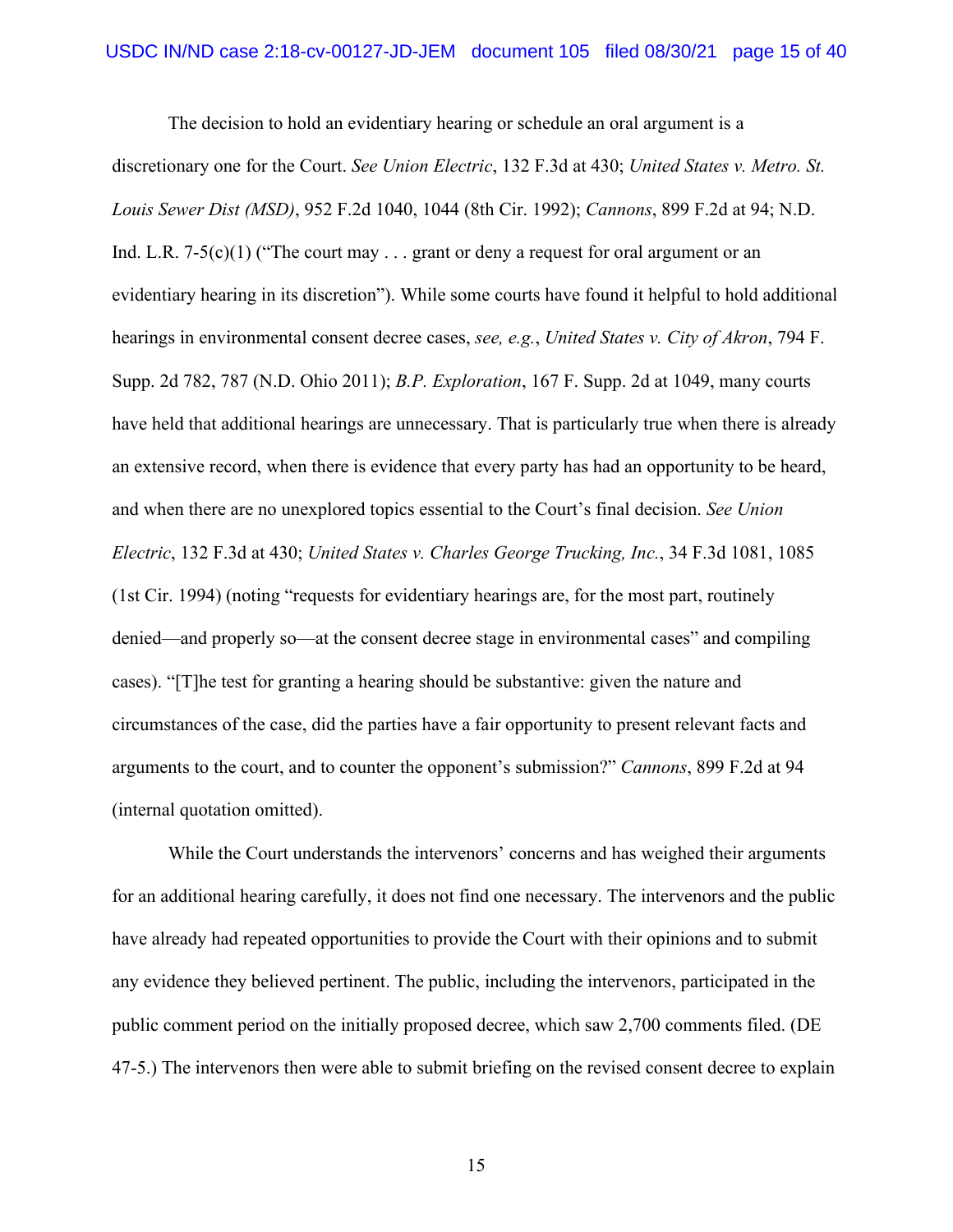their opposition, which they ably did. They further had the opportunity to submit any supporting evidence to the Court they thought relevant, which they did in the form of approximately 650 pages of attachments made up of expert reports, affidavits, and other exhibits. Finally, both the intervenors and the public have had the opportunity to submit any additional documentation to the Court outside of briefing as they thought applicable. In that respect, the Court has before it an amicus brief from the National Parks Conservation Association (DE 80), a joint letter from numerous northern Indiana organizations (DE 54), and a notice of supplemental authority from Surfrider (DE 74). All these materials that make up the current record convince the Court that the intervenors and public have had a sufficient opportunity to be heard without holding additional hearings and provide an adequate basis upon which to evaluate the decree.

What is more, the Court finds that Surfrider's and the City's reasons for holding a hearing are not new but instead simply mirror the same reasons they already extensively and capably briefed in their filings before the Court. For example, Surfrider's reply to its motion for additional hearing reads as a recitation of the arguments and reasoning already contained in its response to the Government Plaintiffs' motion to enter the decree. (DE 50; DE 68.) The Court is well aware of Surfrider's and the City's positions about the decree's alleged failings and does not believe a new hearing, either evidentiary or to hear oral argument, is necessary before moving on to consider the consent decree. The Court thus moves to consider the extensive record and briefing before it to determine whether the decree is fair, reasonable, adequate, and consistent with applicable law.

# *B. Fairness*

A court's fairness analysis for a consent decree is comprised of two prongs, procedural fairness and substantive fairness. *BP Exploration*, 167 F. Supp. 2d at 1051 (citing *Cannons*, 899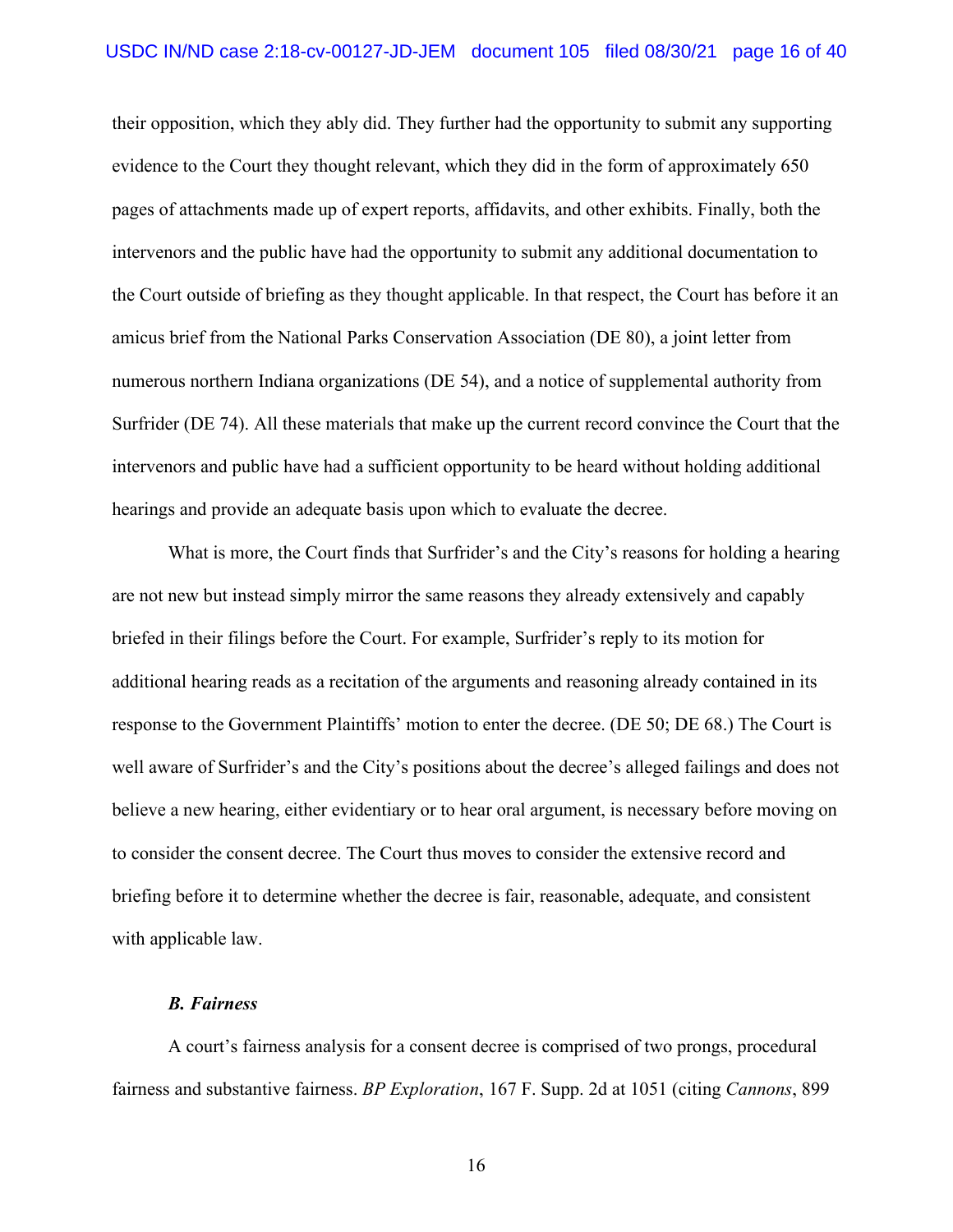F.2d at 86). Procedural fairness focuses on the negotiations process, specifically whether it was open, at arms-length, and involved balanced bargaining. *Id.*; *see also United States v. Bayer Healthcare, LLC*, 2007 WL 4224238, at \*3 (N.D. Ind. Nov. 28, 2007). Substantive fairness "concerns concepts of corrective justice and accountability." *Id.* The Court evaluates fairness from the standpoint of signatories and non-parties to the decree. *Akzo*, 949 F.2d at 1435; *BP Exploration*, 167 F. Supp. at 1052.

## *1. Procedural fairness*

There is nothing in the record or from any parties to the case to make the Court doubt the Government Plaintiffs' statement that the terms of the decree "were negotiated at arms-length over a number of months, with substantial give-and-take by experienced environmental lawyers and technical experts" on both sides. (DE 47-1 at 5.) The Government Plaintiffs took several months to gather evidence and determine the scope of violations after the April 2017 spill and only began serious negotiations after they had that information. (*Id.*) The Government Plaintiffs and U.S. Steel then took from September 2017 to April 2018 to negotiate the first version of the decree. (*Id.*; DE 1.) And after filing the proposed decree, they solicited, evaluated, and made changes based on the roughly 2,700 public comments they received over an extended comment period. *See United States v. Lexington-Fayette Urban Cty. Gov't*, 591 F.3d 484, 489 (6th Cir. 2010) (recognizing government's good faith in considering all comments to proposed decree); (DE 65 at 11–12).

Additionally, while it is true that Surfrider and other non-parties to the decree did not directly participate in the negotiations (DE 47-5 at 107), direct participation by third parties is not required. *BP Exploration*, 167 F. Supp. 2d. at 1052. Further, the record shows non-parties were kept abreast of the negotiations and that their lack of direct participation did not dilute their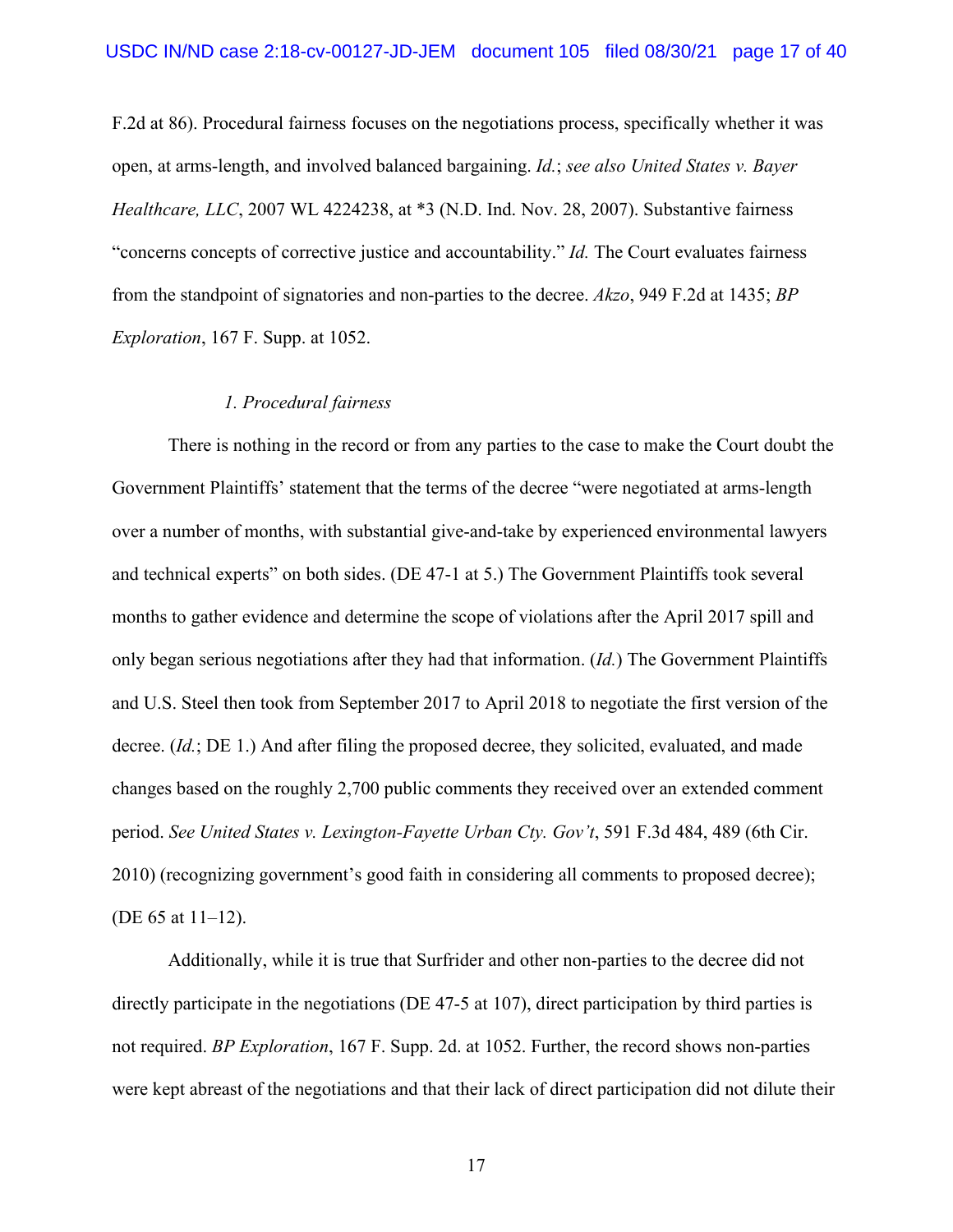ability to influence the decree. (DE 47-1 at  $13-14$ ,  $17-19$ ,  $25-31$ ,  $33-39$ ,  $41$ ,  $43$ .) Given those facts, the Court concludes the negotiations process was procedurally fair.

# *2. Substantive fairness*

The Court also finds the revised decree substantively fair while acknowledging the intervenors' strong belief otherwise. The Seventh Circuit, evaluating consent decrees in other areas of law, has listed several factors for determining substantive fairness. Those factors are: 1) a comparison of the strength of the plaintiff's case with the extent of the settlement offer; 2) the likely complexity, length, and expense of litigation; 3) the amount of opposition to the settlement among affected parties; 4) the opinion of counsel; and 5) the stage of the proceedings and amount of discovery already undertaken at the time of the settlement. *Gautreaux v. Pierce*, 690 F.2d 616, 631 (7th Cir. 1982); *see also EEOC*, 768 F.2d at 889 (restating factors). The first factor is the most important, *EEOC*, 768 F.2d at 889, so the Court begins and focuses much of its analysis there.

#### a. Strength of case versus extent of the settlement offer

The Government Plaintiffs have a strong case against U.S. Steel given U.S. Steel has already admitted to many of the violations the Government Plaintiffs and intervenors have alleged. (DE 87; DE 88). U.S. Steel has also been cooperative in the enforcement process to date. But while the company has made those admissions and been amenable to negotiating up to this point, it has certainly not admitted to all the violations alleged against it and could very easily take a more adversarial approach should the case proceed toward trial. The revised decree must thus reflect the Government Plaintiffs' strong case and bargaining position, but it need not amount to the relief the Government Plaintiffs could have achieved through fully litigating this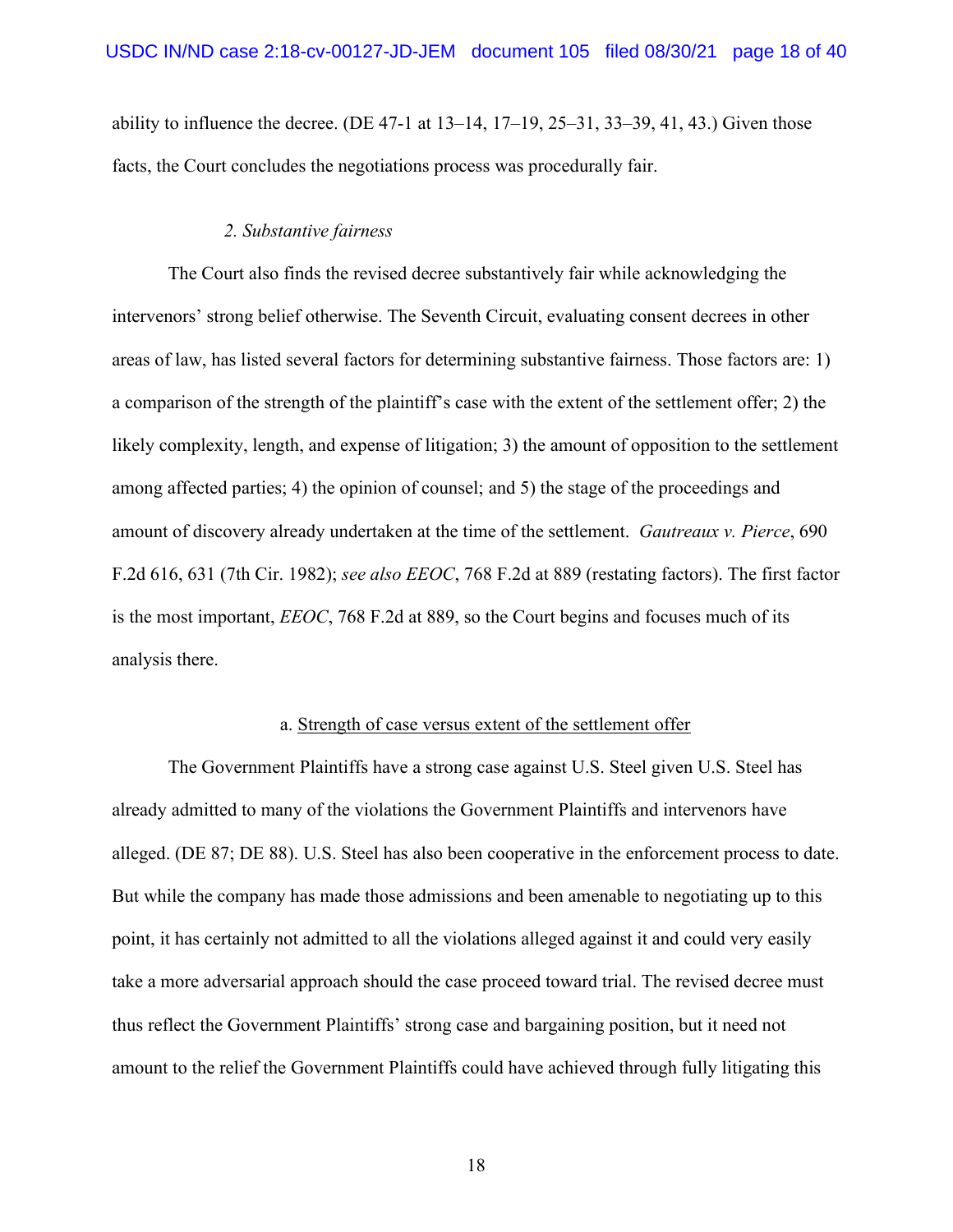matter. *See EEOC*, 768 F.2d at 889–90 (recognizing that "[e]ach side gains the benefit of immediate resolution . . . and some measure of vindication for its position while foregoing the opportunity to achieve an unmitigated victory").

In determining the appropriateness of the extent of the decree in light of the strength of the Government Plaintiffs' case, the Court first considers the civil penalty portion of the decree as that proved to be a central area of disagreement between the parties to the decree and the intervenors. Under the decree, U.S. Steel would be required to pay a \$601,242 civil penalty split evenly between the federal government and Indiana. (DE 46-1 at 35.) The Government Plaintiffs and U.S. Steel argue that penalty is sufficient and substantively fair given the facts of the case and the other provisions in the decree. (DE 47 at  $11-13$ ,  $21-23$ ; DE 64.) The intervenors and a number of public comments disagreed, arguing the civil penalty is too low and makes the decree substantively unfair. (DE 47-1 at 33–35; DE 50 at 17–23; DE 52 at 7–9.)

Civil penalties in environmental cases are not an exact science. *See United States v. Comunidades Unidas Contra La Contaminacion*, 204 F.3d 275, 281 (1st Cir. 2000) (holding concepts like amount of a penalty imposed "do not lend themselves to verifiable precision"). And courts have held that the EPA can "depart from rigid adherence to formulae wherever the agency proffers a reasonable good-faith justification for departure." *Cannons*, 899 F.2d at 88 ("we are confident that Congress intended EPA to have considerable flexibility in negotiating and structuring settlements"); *see also Comunidades Unidas*, 204 F.3d at 281 (applying *Cannons*  and holding that "[i]n environmental cases, EPA's expertise must be given the benefit of the doubt when weighing substantive fairness") (internal quotations omitted).

With that flexibility in mind, there is still guidance available to courts and regulators to ensure a fair penalty is achieved. Section 309(d) of the CWA instructs a court evaluating a civil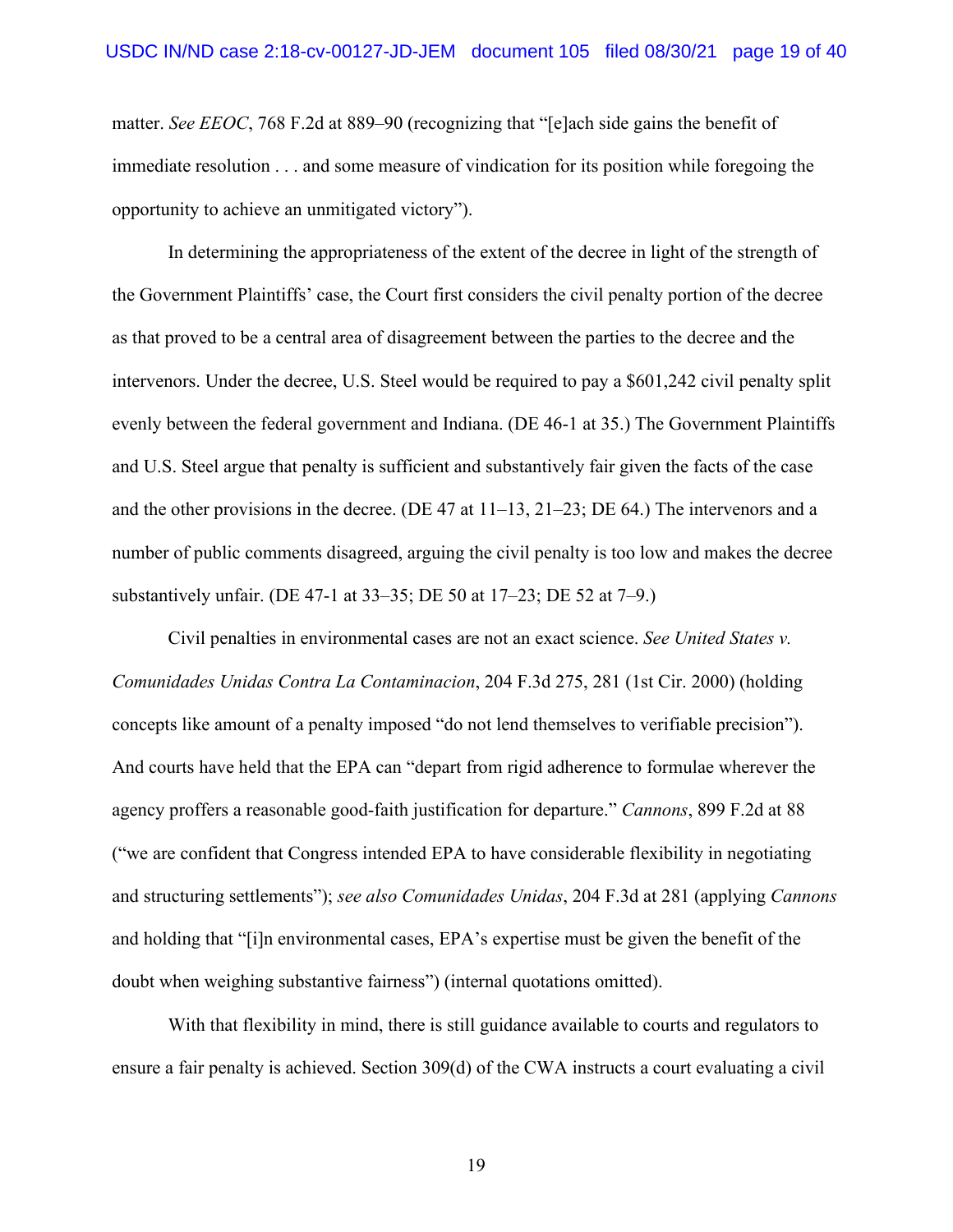penalty to consider "the seriousness of the violation or violations, the economic benefit (if any) resulting from the violation, any history of such violations, any good-faith efforts to comply with the applicable requirements, the economic impact of the penalty on the violator, and such other matters as justice may require." 33 U.S.C. § 1319. Specific EPA-issued guidance for CWA violations, though purely advisory and not binding on the regulators, similarly advises considering the economic benefit and gravity of the violations as well as weighing litigation considerations, the violator's ability to pay, and any supplemental environmental projects.<sup>[2](#page-19-0)</sup> U.S. Env't Prot. Agency, Interim Clean Water Act Settlement Penalty Policy 4, 23 (1995) ("EPA Settlement Policy").

The Court finds that the civil penalty and the Government Plaintiffs' reasoning for the amount is appropriate given that guidance. First, the Government Plaintiffs clearly considered the economic benefit to U.S. Steel in allowing the violations to occur. In doing so, they noted that the economic benefit, while present, was not very high given the violations resulted primarily from poor personnel and operating procedures as opposed to foregoing larger scale expenditures. (DE 47-1 at 35.) That observation is supported by the Court's review of the record, which shows some cost savings from not spending to replace certain infrastructure but that many of the violations stemmed more centrally from poor reporting procedures and personnel errors. (DE 1; DE 47-2.) Further, the Government Plaintiffs took U.S. Steel's failure to replace infrastructure and other cost savings into account, ensuring that the civil penalty "fully recovers the economic benefit that U.S. Steel obtained as a result of avoided or delayed expenditures needed to address the violations." (DE 47-1 at 33.) Second, the Government Plaintiffs considered

<span id="page-19-0"></span><sup>&</sup>lt;sup>2</sup> The Government Plaintiffs stated they included the new EBP in the revised decree without considering the cost to U.S. Steel of implementing it in penalty mitigation. (DE 47 at 14–15.)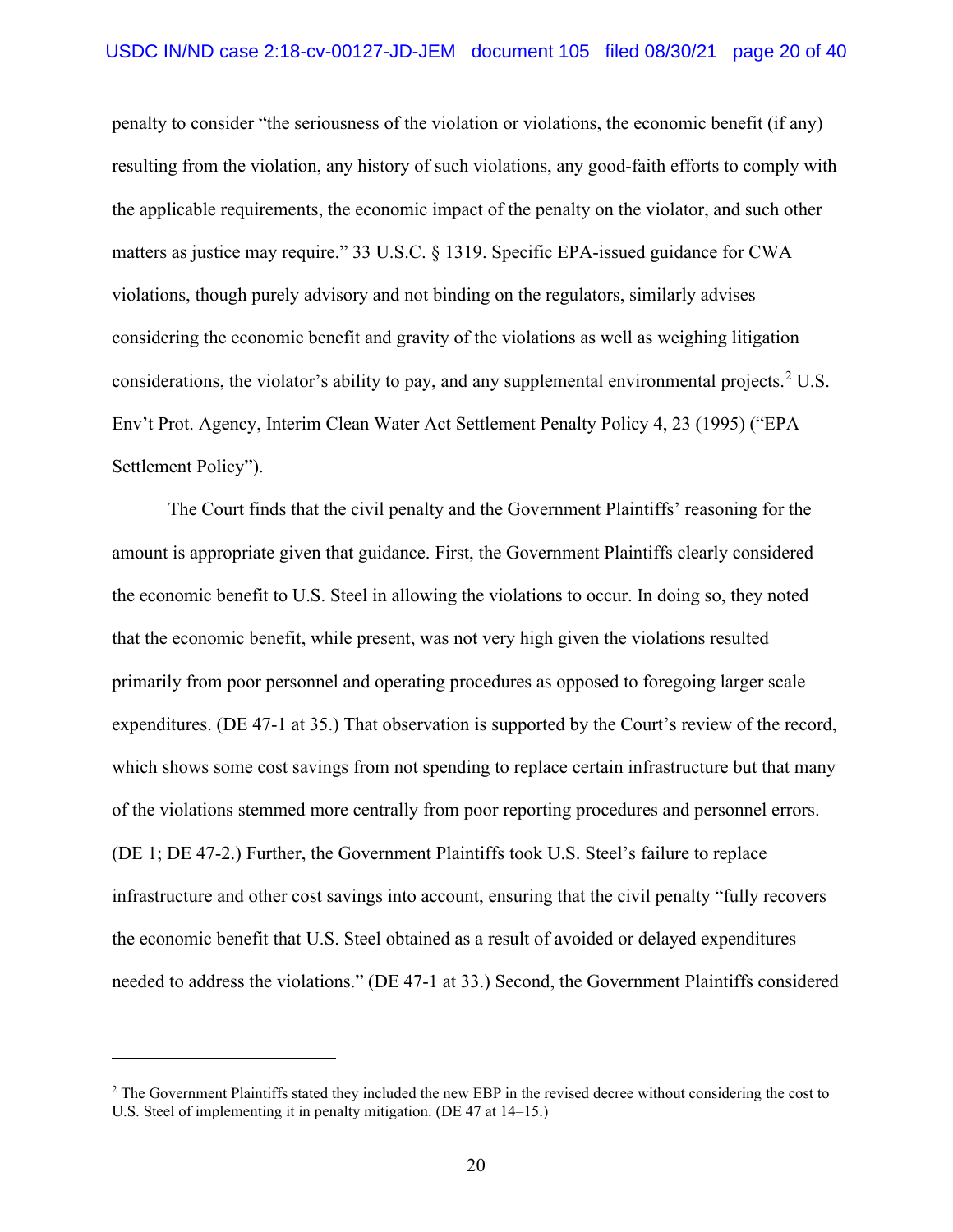the seriousness of the violations as well as the number of violations alleged, deciding that the violations stemming from the April 2017 spill deserved the most weight because they were the most serious. (DE 1 at 30–31; DE 47 at 11–14, 22; DE 47-1 at 33–35.) The Court also finds that decision to account for all violations but increase the penalty most because of the magnitude of the 2017 violations reflects the factual record. The Court does note that the Government Plaintiffs did not provide a specific, per-violation calculation, but the Court does not find one necessary given the flexibility regulators have in determining penalties and the mitigating factors the Government Plaintiffs considered in imposing a penalty that they admitted is lower than it would be on a straight, per violation calculation.

One reason the Government Plaintiffs gave for what is ultimately a lower penalty was U.S. Steel's good faith efforts shown by participating in negotiations, quickly starting to remedy the problems at the Facility, and voluntarily complying with the terms of the decree before it was entered. (DE 47-1 at 33.) That good faith participation, while coming on the heels of a long string of violations, greatly sped the process for compliance along, made it more likely that dangerous conditions in the region's waters would be minimized as the enforcement action proceeded, and saved the Government Plaintiffs time and resources. *See Cannons*, 899 F.2d at 88 (discussing the need to encourage early, cost-effective settlements and account for the benefits of them). (DE 47 at 22; DE 47-1 at 33–34.) There were thus clear benefits to that compliance that the Government Plaintiffs understandably considered in the penalty calculation.

Additionally, the Government Plaintiffs properly factored litigation considerations into their penalty determination. EPA Settlement Policy at 4; (DE 65 at 13–14.) Surfrider is correct that the Government Plaintiffs did not fully explain their specific litigation considerations (DE 50 at 19), but the Court does not find an accounting of the considerations necessary given the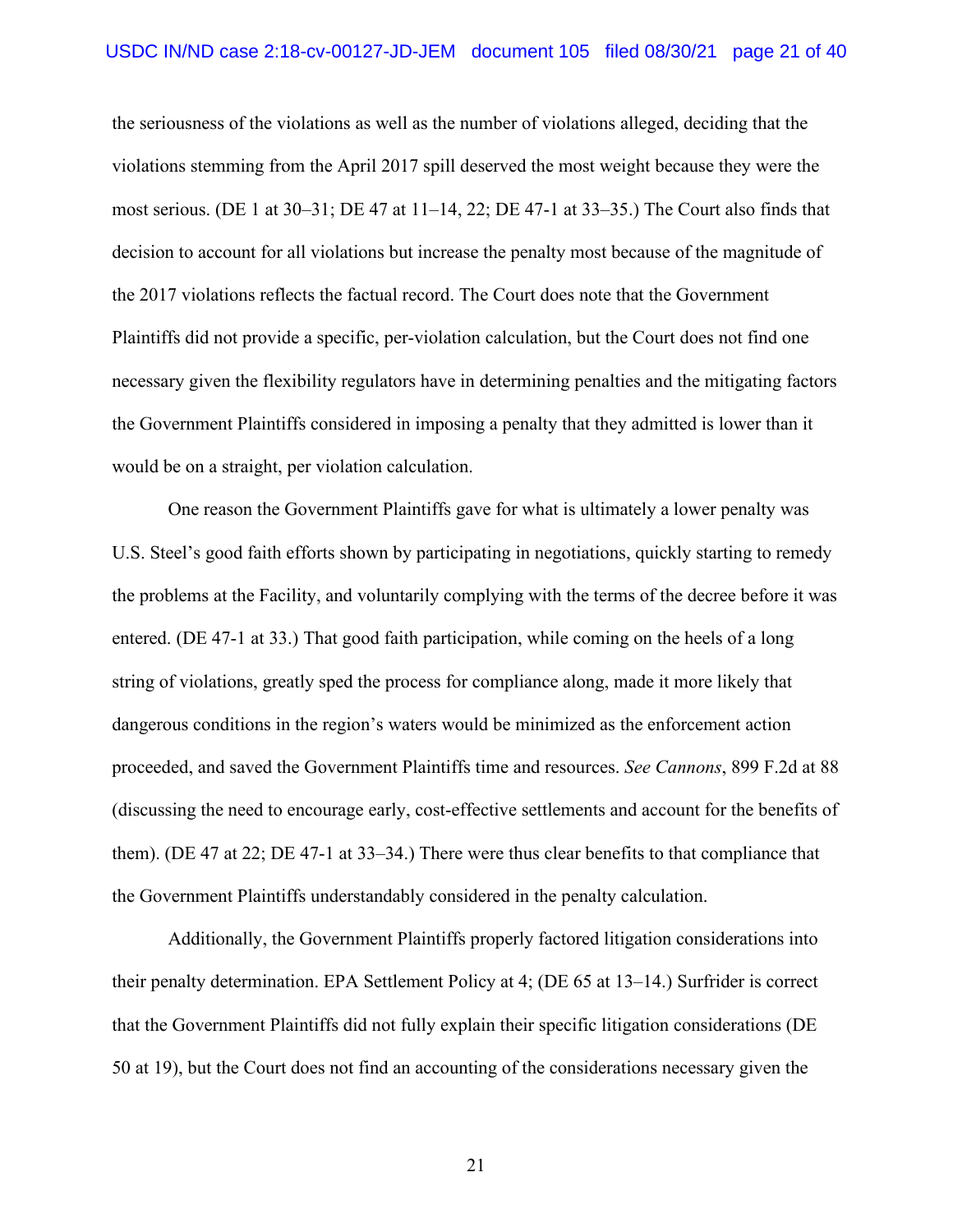Government Plaintiffs' privilege concerns (DE 65 at 14–15) and interest in not broadcasting their litigation strategies. *BP Exploration*, 167 F. Supp. 2d at 1052 ("the Government is under no obligation to telegraph its settlement offers, divulge its negotiating strategy, or surrender the normal prerogatives of strategic flexibility which any negotiator cherishes"). The Court also disagrees with Surfrider's suggestion that given the Government Plaintiffs' strong case against U.S. Steel, there is no rationale here where litigation considerations could lead to a lower penalty. (DE 50 at 19.) The Government Plaintiffs have a strong case, but U.S. Steel has not admitted to every violation and thus could still mount a defense that leads to not only a potentially less favorable outcome for the Government Plaintiffs, but also cause the loss of time, money, and degree of certainty that the Facility will be operating within its permit requirements on a faster timeline and be protecting both parties and non-parties in the region. These litigation considerations are certainly relevant in calculating the ultimate penalty assessed.

Finally, the Court did not find any case from Surfrider (DE 47-5 at 124) or elsewhere that suggests the Government Plaintiffs' decision to impose a \$601,242 civil penalty based on their consideration of the specific facts and circumstances, including the economic impact on U.S. Steel and how the penalty fits into the overall scope of the decree, is inconsistent with other penalties or will create a regional inconsistency in imposed penalties. The civil penalty amount may not be as much as the intervenors would have sought or what the Government Plaintiffs may have received through more extensive litigation. But the Court finds the Government Plaintiffs, with their flexibility and expertise on these topics as well as their understandable decision to settle instead of pursuing further litigation, sufficiently justified their calculation methodology, adhered to the standards guiding such consideration, and weighed the relative strength of their case in arriving at a substantively fair amount.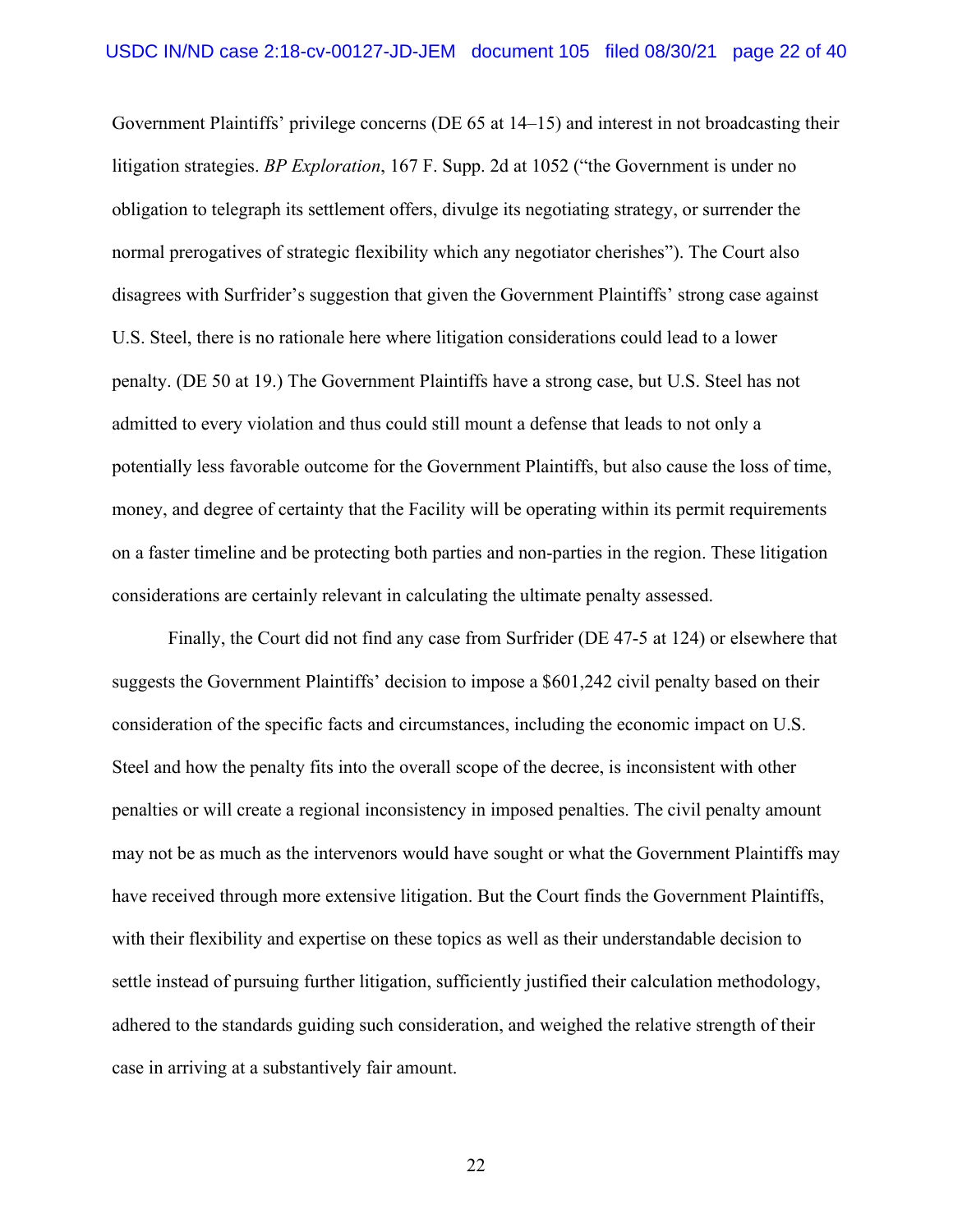Having considered the civil penalty and determined that it is substantively fair under the circumstances, the Court also notes that the penalty is only one aspect of the decree and thus does not on its own determine whether the extent of the decree is substantively fair. For example, the civil penalty is just one of multiple penalties and payments enumerated in the decree. The decree also requires U.S. Steel to pay approximately \$644,000 in statutorily mandated costs associated with the assessment and monitoring that various government organizations had to incur following the April 2017 spill (DE 46-1 at 31–34), as well as imposes stipulated penalties on U.S. Steel for any violations at the Facility should they occur after the decree is entered. Both of those payment components contribute to the decree's substantive fairness.

Further, the decree would impose a host of non-monetary requirements on U.S. Steel that reflect the strength of the case against the company. Those requirements include creating and abiding by the three core plans that fundamentally reform how the Facility is run, establishing new, far more thorough notification requirements in the event of a violation, running a threeyear, \$600,000 water sampling project that the Government Plaintiffs likely could not have obtained through further litigation (DE 65 at 12), and agreeing to periodically submit reports to regulators about progress at the Facility, new compliance problems, and ideas for continued improvement. The Court also notes that the Facility cannot get out of the decree easily given that the decree can only end through court order after U.S. Steel shows it has been in full compliance with the decree for two years. And even then, U.S. Steel would have to have the core aspects of the decree included as requirements in its NPDES permit, ensuring the decree's continued operative value. The fact that the Government Plaintiffs could get U.S. Steel to agree to this fundamental reforming of its procedures, the thorough oversight provisions, and the civil penalty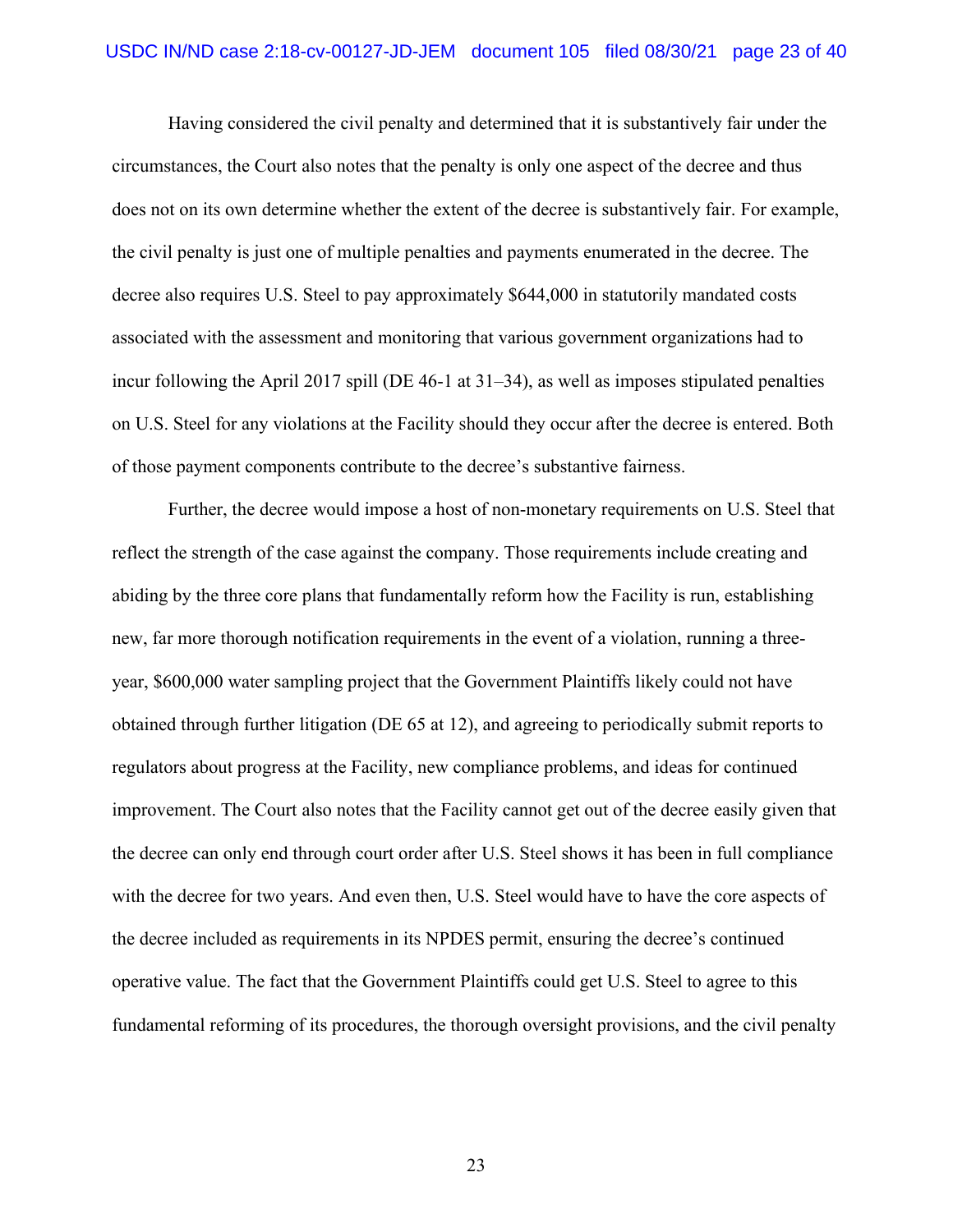and other payments reflects the strength of the Government Plaintiffs' case and thus the substantive fairness of the decree.

# b. Other substantive fairness considerations

While that first, most important, consideration supports a finding that the revised decree is substantively fair, the other considerations that go into a substantive fairness analysis, when weighed together, also support such a finding. First, any litigation in this case would likely be complex, lengthy, and expensive given the technical nature and number of violations, even though U.S. Steel has already admitted to certain violations. That complexity and cost suggests that a comprehensive consent decree like the one now before the Court provides a fair resolution.

Second, while there was and continues to be public opposition to entry of this decree, the Government Plaintiffs and U.S. Steel addressed key public concerns by revising the decree to account for the concerns and make sure it is fair not only for the parties but also to the nonparties in the region who have a stake in this action's outcome. For example, the Government Plaintiffs strengthened the O&M Plan, added the EBP, greatly fleshed out the notification requirements for any violations that might occur, and demanded revisions to U.S. Steel's initially proposed plans all in response to public comments. *EEOC*, 768 F.2d at 892 (holding that a large number of objectors holds minimal weigh absent other factors); (DE 46-2; DE 47-1).

Third, the Court has also considered the opinions of counsel. Counsel for the parties to the decree, who are presumed to be competent, clearly support the decree as their clients stand ready to be bound by it. *See Bayer Healthcare*, 2007 WL 4224238, at \*4. The Court does note that the intervenors' counsel, who are likewise presumed to be competent, oppose the revised decree, which somewhat negates the parties' counsels' approval. But that disagreement between counsel at most makes this a neutral factor.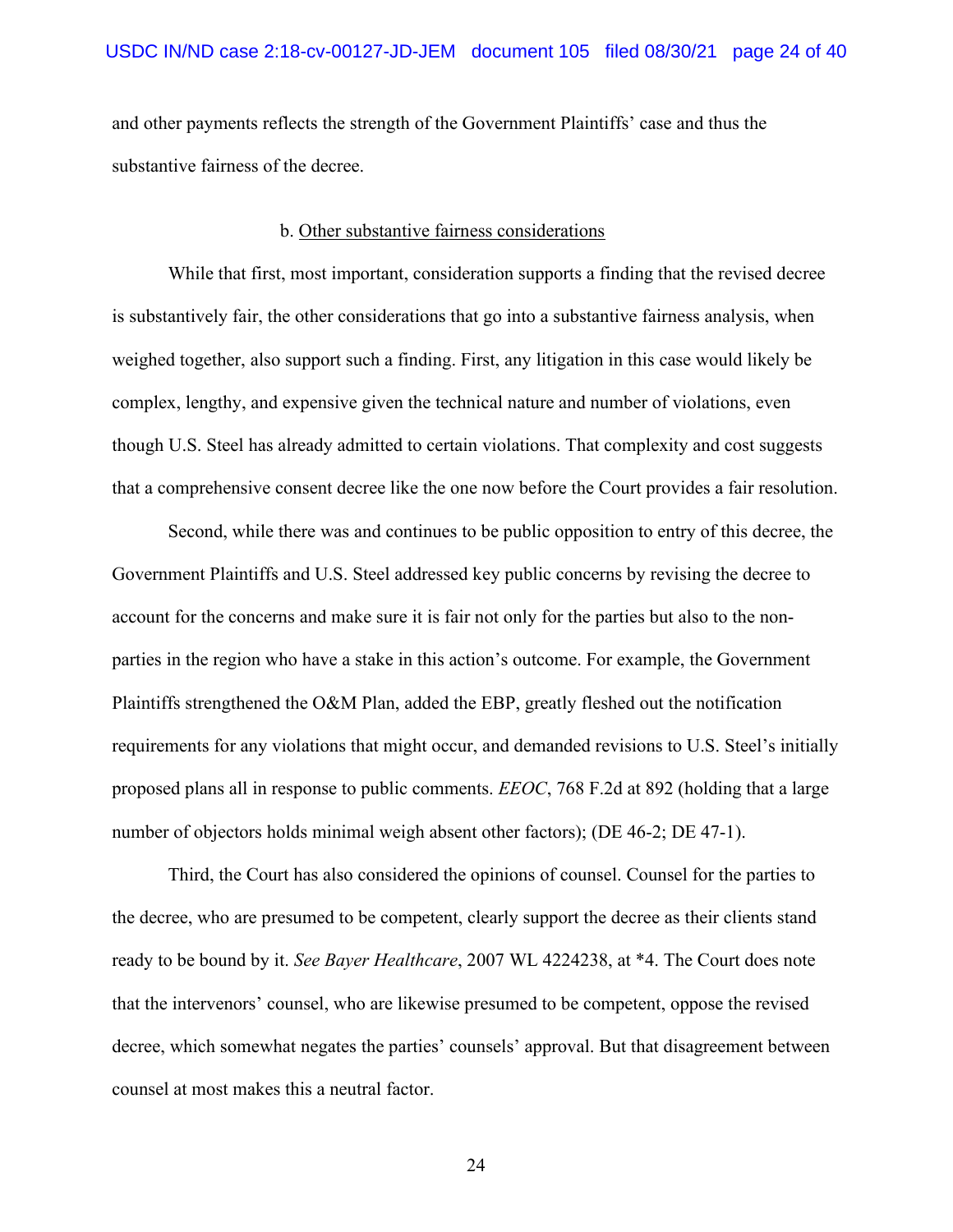And fourth, although the case is technically still in the early, pre-discovery phase of litigation, the information available to the parties as they came to this revised decree was expansive and the result of the Government Plaintiffs having engaged closely with U.S. Steel for approximately a year between the April 2017 spill and the April 2018 filing of this action. The Court is assured that the record is sufficiently substantial at this point for the parties to have thoroughly assessed the merits of their positions and reached a substantively fair settlement. Thus, having considered all the factors, the Court concludes the revised decree represents corrective justice and ensures accountability in a substantially fair manner.

# *C. Reasonableness, adequacy, consistency with applicable law*

The Court next evaluates whether the revised decree is reasonable, adequate, and consistent with applicable law. In doing so, it considers: 1) the nature and extent of potential hazards; 2) the availability and likelihood of alternatives to the consent decree; 3) whether the decree is technically adequate to accomplish the goal of cleaning the environment; 4) the extent to which the decree is consistent with applicable law; 5) the extent to which the Court's approval is in the public interest; and 6) whether the consent decree reflects the relative strength or weakness of the Government's case against the Defendant. *BP Exploration*, 167 F. Supp. 2d. at 1053 (citing *Akzo*, 949 F.2d at 1436; *Cannons*, 899 F.2d at 89–90.) The Court takes each consideration in turn.

#### *1. Nature and extent of potential hazards*

The hazards at issue in this case encompass impermissible runoff from the Facility directly into Burns Waterway and the Lake Michigan ecosystem. The specific violations included a combination of effluent exceedances, water temperature exceedances, and reporting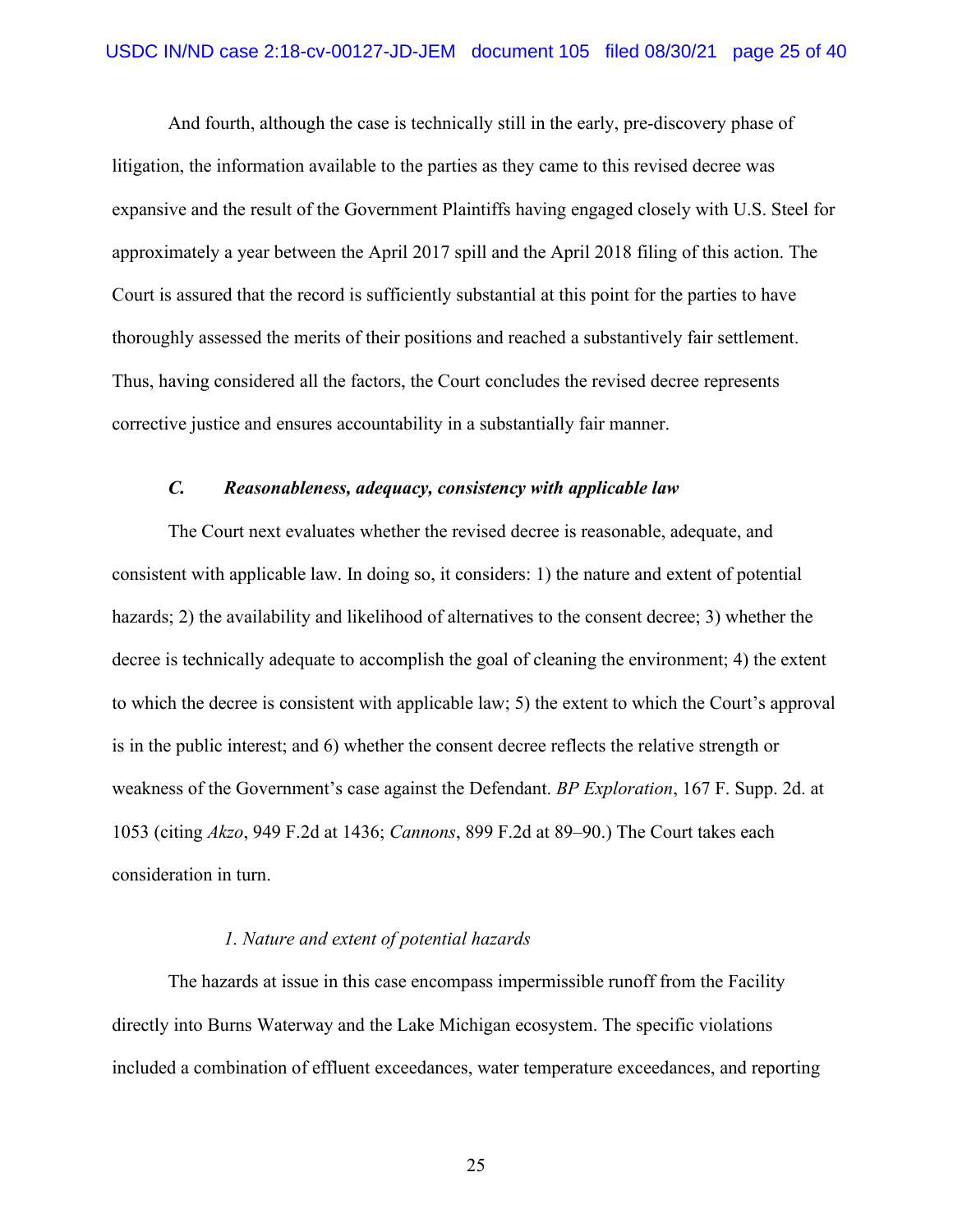violations, each of which risk harm to the region's ecosystem and citizens. (DE 1 at 30–31.) Surfrider also claims that this case, and thus the revised decree, should deal with potential groundwater pollution given the Supreme Court decided *County of Maui* (DE 74), which held that groundwater contamination could qualify as source pollution that must be regulated, in the time this case has been pending. 140 S. Ct. 1462 (2020); (DE 74 at 4.) But the Government Plaintiffs specifically did not choose to cover groundwater contamination violations in this case, (DE 47-1 at 21; DE 75 at 2–3), leaving it instead to Indiana alone to bring a separate action should it choose to do so. (DE 75 at 3.) The nature and extent of potential hazards the revised decree must cover thus remains those hazards addressed in the Government Plaintiffs' complaint and comprehensively in the revised decree.

# *2. Availability and likelihood of alternatives*

If this revised consent decree is not entered, the Government Plaintiffs and U.S. Steel would be forced to either start the negotiation process for a new decree or forge ahead with what would likely be a lengthy, complex, and unpredictable litigation process. Either alternative would not only keep U.S. Steel from being subject to the requirements of the revised decree now and lessen its incentive to continue voluntarily complying, but would also force the Government Plaintiffs, U.S. Steel, the intervenors, and the judicial system to expend their limited resources as the case continues. Those alternatives suggest a settlement like this revised decree, which ends the litigation while affording relief and protection to the surrounding region, is reasonable and adequate.

# *3. Technical adequacy*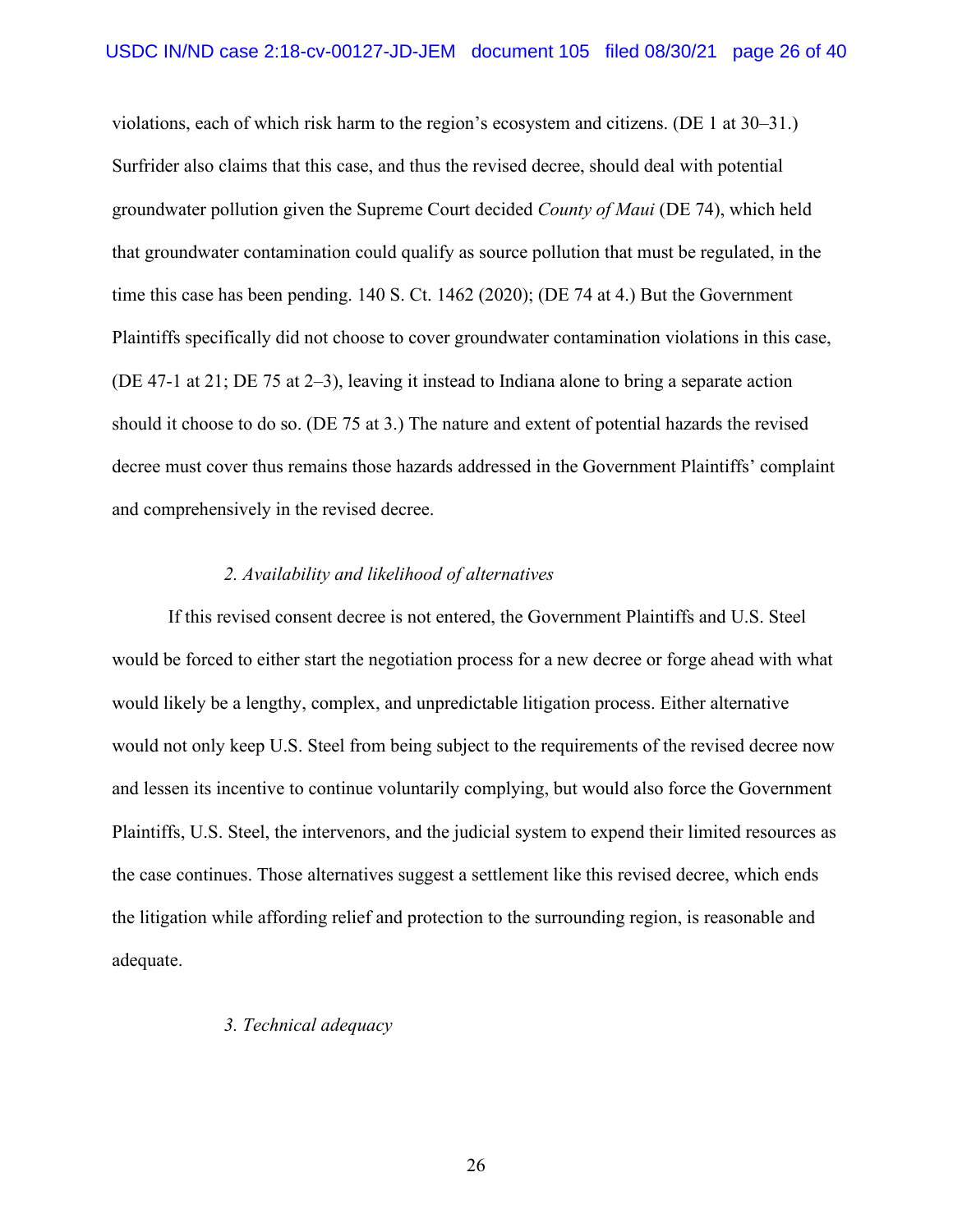The revised decree's reasonableness and adequacy is also clear through its technical requirements. The core of the technical fixes within the decree are the three plans U.S. Steel has already submitted, gotten approved, and starting voluntarily complying with. The first plan is the O&M Plan, which required a list of the Facility's NPDES permit requirements, a description of and operation information for all wastewater treatment process equipment, a compilation of job descriptions or operating duties of assigned personnel, laboratory requirements, recordkeeping requirements, references to all pertinent operation and maintenance forms and procedures, and a plan for proper routine visual inspection, cleaning, and maintenance of outfall channels. (DE 46- 1 at 17.) The second plan is the PM Plan, which required compiling procedures and methodologies for periodic inspection and servicing of machinery and equipment, recording of repairs, alterations, and replacements to the Facility's wastewater treatment infrastructure, and at least yearly review and reporting of any necessary modifications to the O&M Plan to be submitted to environmental regulators. (*Id.* at 17–18.) And the third is the Wastewater System plan, which required U.S. Steel to evaluate its existing wastewater monitoring to formulate ways to maximize early detection of conditions that may lead to unauthorized discharges. (*Id.* at 19– 20; DE 47 at 6.) In addition to the three plans, the technical requirements imposed also include daily chromium testing (DE 46-1 at 20), extensive public notification requirements (*Id.* at 63– 70), required reporting on progress and areas for improvement (*Id.* at 28–31), required repairs of key infrastructure (*Id.* at 15–16), and eventual codification of the core of the decree into the Facility's NPDES permit (*Id.* at 53–54).

The Government Plaintiffs argued that the three plans and other technical provisions contain detailed and comprehensive requirements that directly address conditions that led to past violations and promote future compliance. (DE 47 at 21.) Surfrider and the City were much more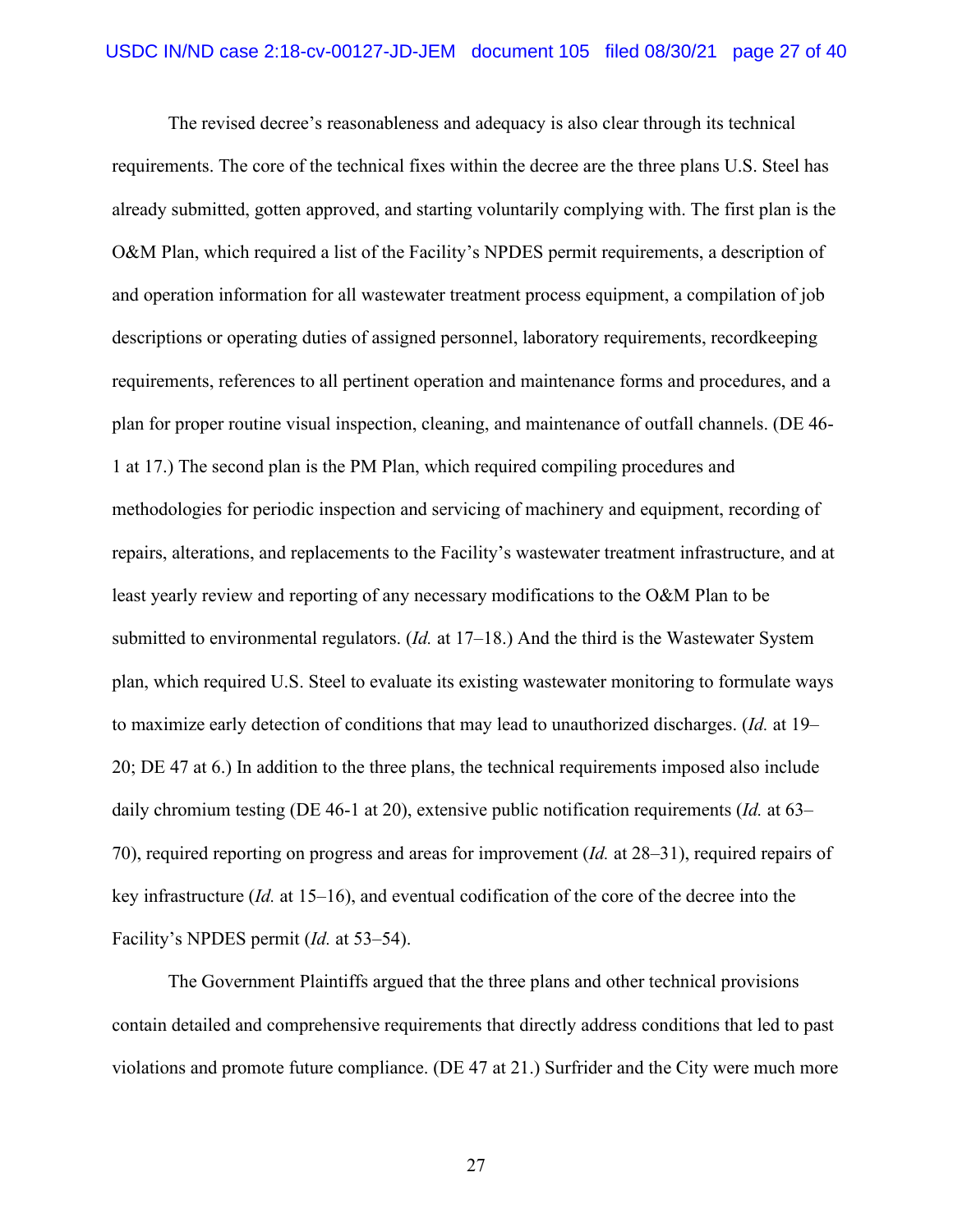wary. Both intervenors, relying in part on the opinions of retained experts, argued that the violations that occurred after the Facility had supposedly started implementing the three plans show that the plans and other provisions are inadequate. (DE 50 at 8–9; DE 52 at 2–7.) Surfrider also went further, arguing that the decree responded too narrowly to the April 2017 spill and is still missing key components.

The Court finds that the three plans and other technical requirements address the core underlying issues that led to this lawsuit. As the Government Plaintiffs note somewhat regularly in their briefing and attachments, regulators' review of U.S. Steel's non-compliance at the Facility showed that most of the violations in the complaint stemmed from deficiencies in operation and maintenance procedures. (DE 47-1 at 34–35; DE 65 at 4.) It thus stands to reason that a core component of the decree would be a set of plans to address those inadequate procedures and ensure the Facility's proper functioning in the future. The three plans do that by compiling a comprehensive list of standard operating procedures, documenting job and training requirements, ensuring there is regular maintenance, and, when needed, requiring replacement of equipment and technology within the Facility. (DE 47-1 at 34–35; DE 47-2 at 4–8.) The additional technical provisions add to the plans by reforming notification procedures, imposing chromium testing, and ensuring the decree will be in place for a long enough time to ensure sustained compliance. The decree also imposes reporting and regulator oversight requirements beyond those already required through U.S. Steel's permit and other statutes, including semiannual progress reports, required inclusion of chromium monitoring results in Facility discharge monitoring reports and monthly monitoring reports, and a reservation of right for regulators to enter the Facility at all reasonable times to monitor U.S. Steel's progress with the decree, verify information U.S. Steel has submitted in reports, and obtain sampling and other data as may be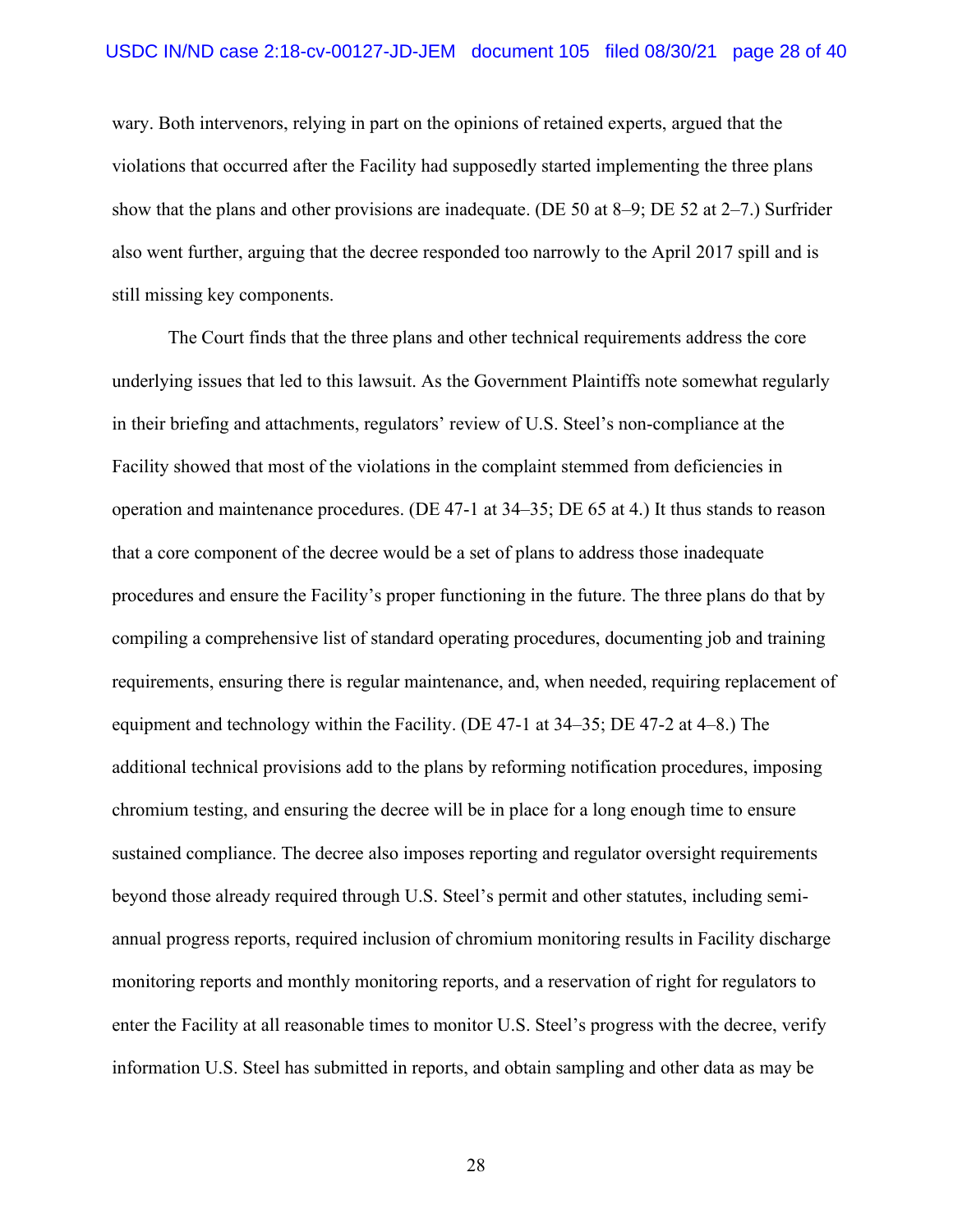necessary. (DE 46-1 at 20, 22, 28–31, 45.) The Court's review of the nature of violations that occurred before the lodging of the decree, the environmental officials' reports on the violations, and U.S. Steel's own account of why certain violations occurred, all support the Government Plaintiffs' conclusion that these plans and provisions are necessary and get to the heart of the underlying issues.

The Court additionally does not give much weight to the intervenors' argument that the ongoing NPDES permit violations in late 2018 and through 2019, after U.S. Steel's voluntary implementation of the plans, shows the plans and the decree are inadequate. (DE 50 at 8–10; DE 52 at 2–7.) There are three reasons why the Court finds that argument is flawed.

First, it is unreasonable to fully judge the plans and the decree based on only voluntary compliance. As the Government Plaintiffs noted in their reply, the decree has only been implemented on a voluntary basis, which prevents any truly effective enforcement of its provisions. (DE 65 at 3.) If the decree had been entered at the time U.S. Steel committed the violations in late 2018 and throughout 2019, U.S. Steel would have faced stipulated penalties for each violation and for each day a violation occurred. The company did not have those repercussions to worry about or the knowledge that the decree was actually entered at the time of the violations. Thus, the provisions in the decree were inherently constrained from achieving their full potential.

Second, pre-judging based on the 2018 and 2019 violations fails to account for the degree of change that had to occur at the Facility to ensure it was brought into line with its permit requirements. Surfrider's own expert, Dr. Ranajit Sahu, concluded in his affidavit that "U.S. Steel appears to have had no preventative maintenance system in place *at all*," before the 2017 spill, was "not recording its maintenance activities," and had ample evidence of poor equipment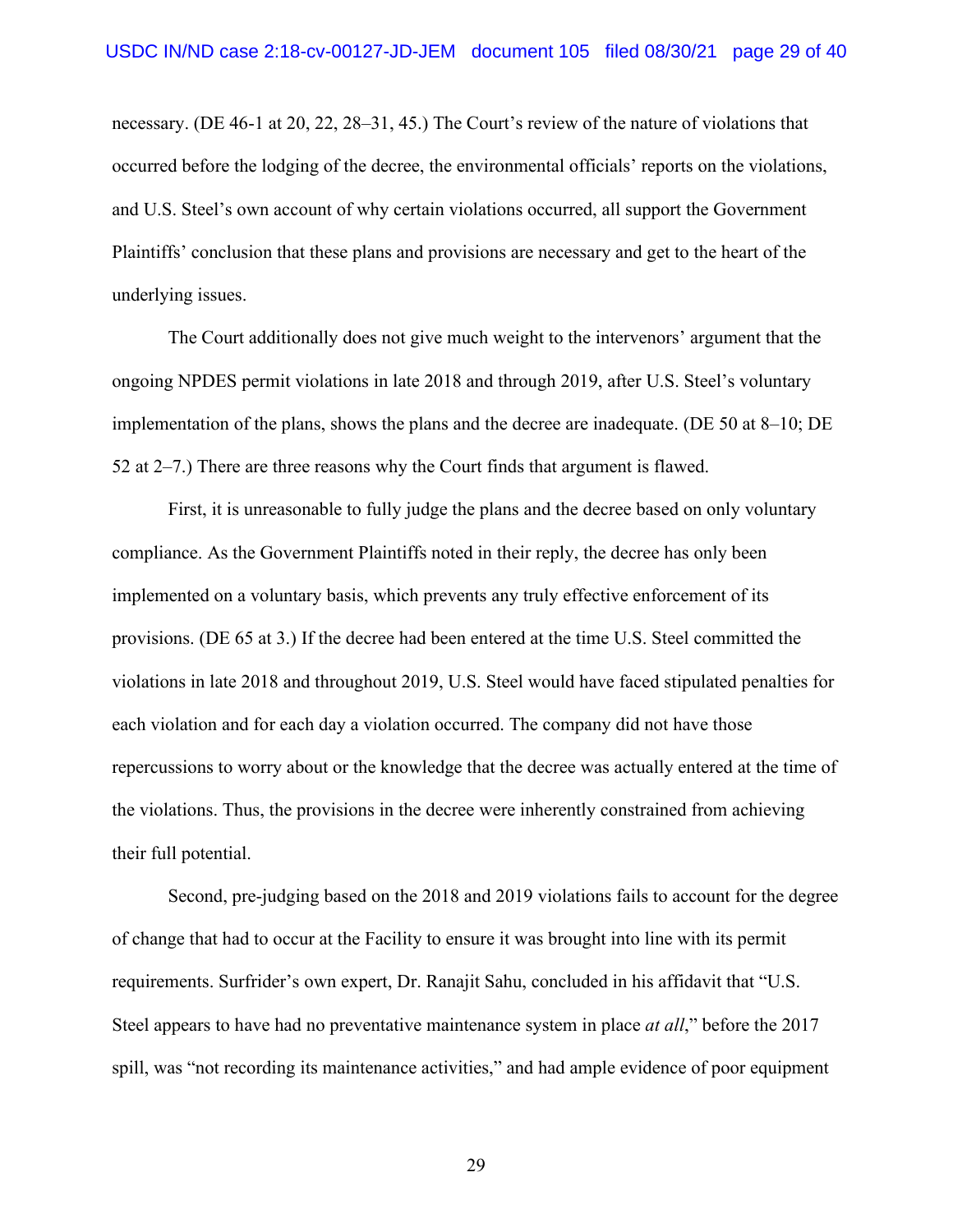conditions. (DE 50-1 at 4–5) (emphasis in original). He concluded that "U.S Steel's Midwest Plant lagged far behind the current industry standard for maintenance and environmental compliance programs." (DE 50-1 ¶ 9.) The plans and other provisions in the revised decree address each of those key flaws. And while it would have been ideal for the Facility to voluntarily begin complying with the decree and immediately bring what had been a deeply flawed system into compliance, it is unsurprising given how far behind U.S. Steel was that there were ongoing violations as the Facility was first starting to implement changes. Further, the decree was not designed as a quick fix but instead is meant to create an iterative process where U.S. Steel will have to periodically review components of its plans to ensure it addresses any ongoing problems and continues to assure compliance. (DE 46-1 at 18; DE 65 at 3.) In that sense, the decree becomes even more effective as time goes on.

And third, Surfrider's argument does not properly account for the improvements in frequency and types of violations that occurred. While the Court recognizes that any permit violation is discouraged, it notes that U.S. Steel appeared to quickly work to resolve many of the violations throughout 2018 and 2019 and that the violations were often much less severe than the pre-enforcement violations. (DE 52 at 3–4; DE 64 at 4–11.) Of particular note is U.S. Steel's hexavalent chromium violation from October 2019, which while admittedly concerning given the Facility's history, was in a vastly lower amount than the April 2017 exceedance, had a human error cause that was readily identified and addressed, and exhibited U.S. Steel's ability to make timely, proper notifications to stakeholders in the region as it was required to do under the decree and which it had previously struggled with in May 2019. (DE 50-1 at 123–24, 129.) Further, the overall number of effluent exceedances at the Facility dropped significantly after U.S. Steel began negotiating and voluntarily complying with the consent decree, dropping from thirteen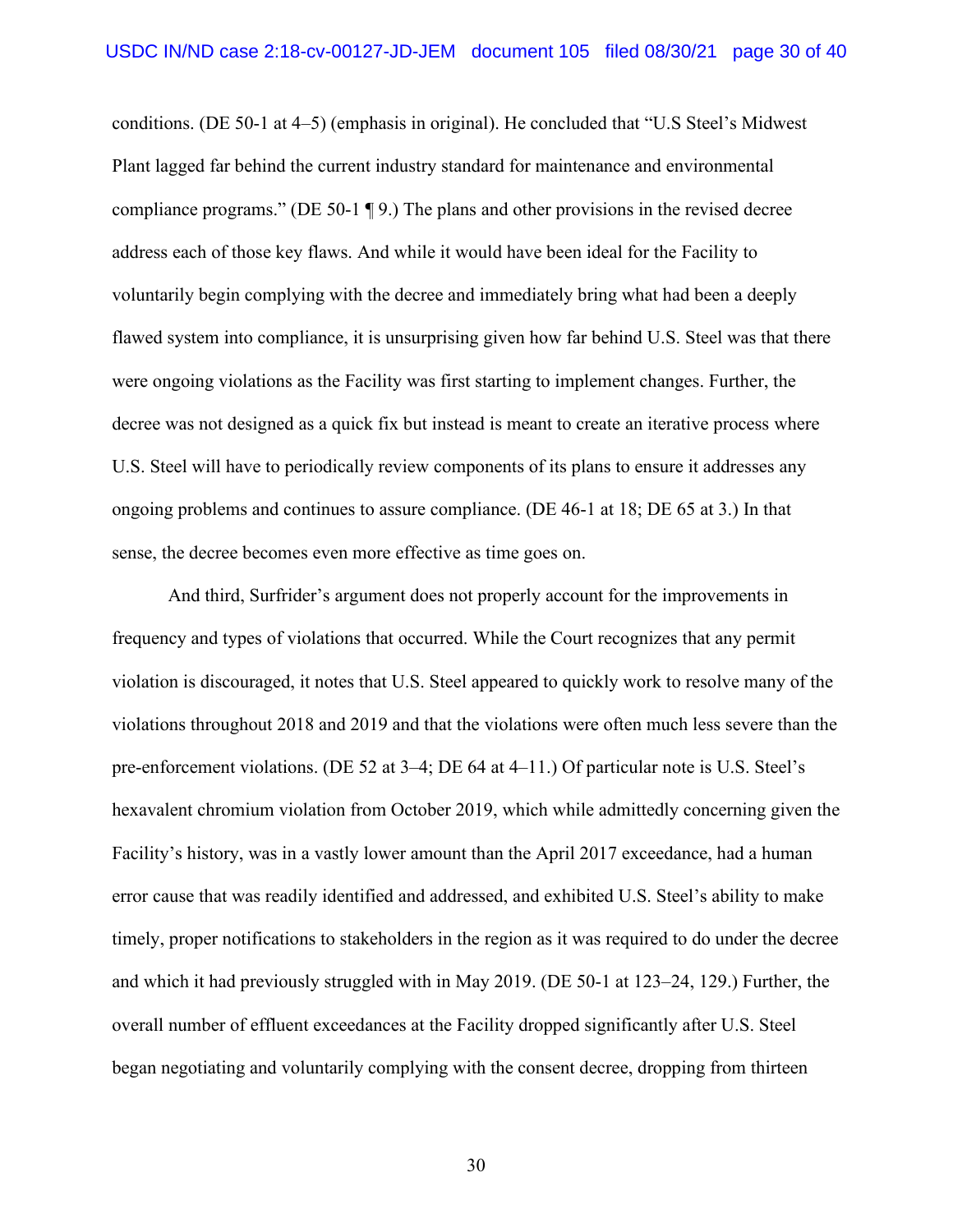instances in 2017 to four between January 2018 and December 2019. (DE 65 at 6.) Additionally, the Government Plaintiffs were well aware of these subsequent violations but still moved forward with this motion believing that the decree is reasonable and adequate. The Court thus finds it would be unreasonable to discount the technical requirements and decree because of the late 2018 and 2019 violations.

The Court also has considered the intervenors' experts opinions about the adequacy of the technical provisions but does not find the problems they believe exist warrant finding the decree inadequate. The City's expert premises her opposition almost entirely on the inadequacy of the technical requirements in light of the violations over the course of 2019. (DE 52-2.) For the reasons just explained, the Court does not view the 2019 violations as an indication that the technical requirements are inadequate or unreasonable.

Surfrider's expert, Dr. Sahu, while offering a more extensive view of why he believes the revised decree is still flawed, also does not convince the Court that the decree's technical provisions are inadequate and unreasonable. Dr. Sahu opined that the decree was too focused on the 2017 spill and left out certain things like detailed flow numbers, the current condition of U.S. Steel's equipment, and a sufficiently independent analysis by government experts of U.S. Steel's internal information. (DE 50 at 7.)

Initially, the Court finds the Government Plaintiffs satisfactorily addressed several of Dr. Sahu's concerns, including that the decree focused too narrowly on the April 2017 spill and that the decree doesn't address the root causes of the Facility's problems in their revisions to the initial iteration of the decree and in their thorough responses to comments. (DE 46-2; DE 65 at 10–11.) The Court also does not find the record supports Dr. Sahu's allegation that the government experts have not properly analyzed U.S. Steel's internal information given the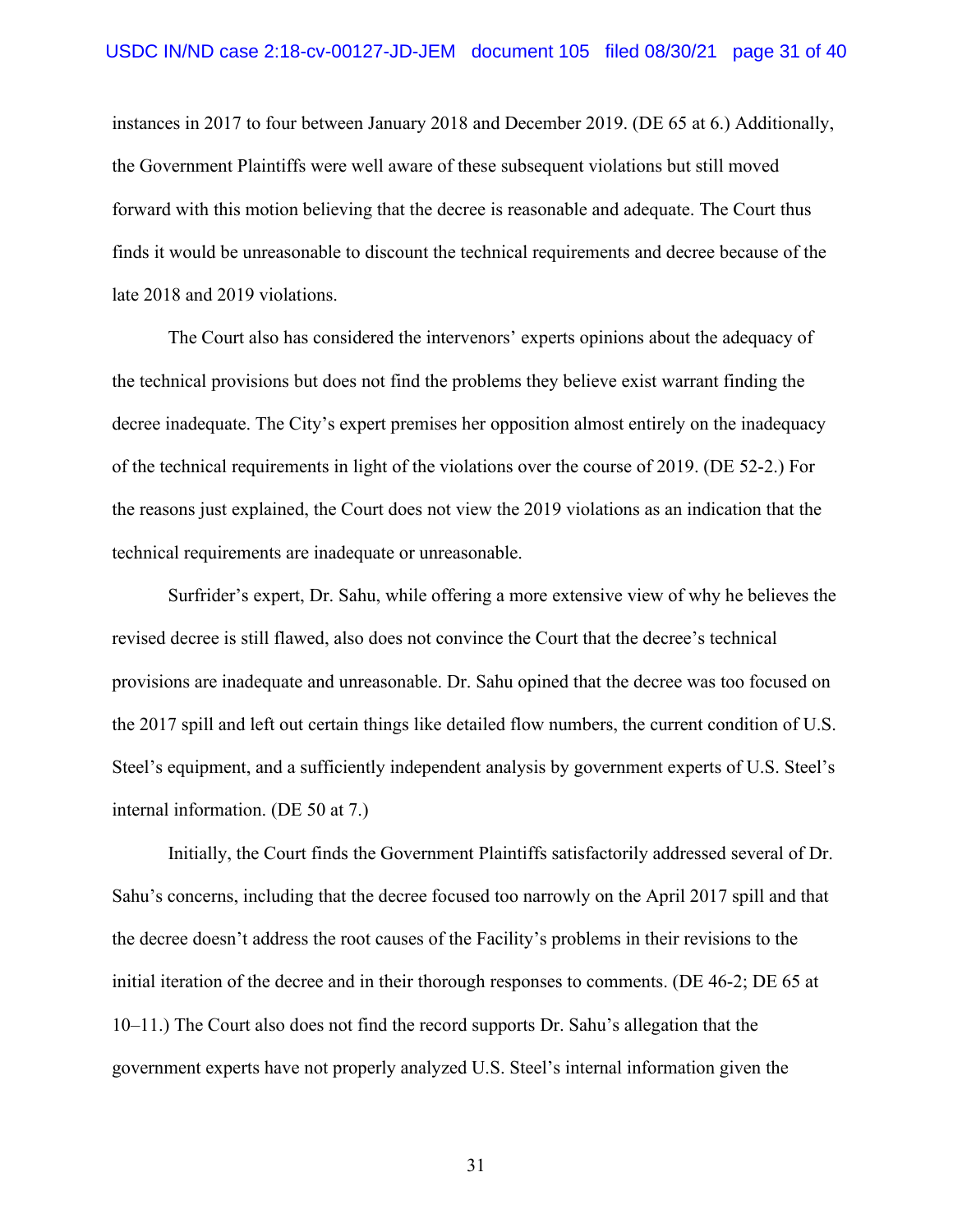extensive evidence of regulator review of U.S. Steel's practices and procedures while negotiating this decree. (DE 47-1 at 4–5; DE 47-2 at  $10-107$ .)

Additionally, Dr. Sahu's specific recommendations for needed improvement, while they may add to the decree, do not suggest to the Court that it is deficient in its current form. Government experts, who were far more involved in the investigation of the Facility's violations than Dr. Sahu, opined that the new plans and standard operating procedures at the Facility give Facility operators "more than enough information and guidance" to allow U.S. Steel to comply with its permit and have "adequately addressed the root causes" of the violations. (DE 47-2 at 6, 8; DE 47-3 at 4.) To the extent U.S. Steel or the government regulators believe more peripheral improvements, like Dr. Sahu's suggestions of more detailed flow numbers or a list of the current condition of each piece of Facility equipment, are needed as the decree plays out, the decree makes room for those improvements to be discussed as part of the ongoing obligation by U.S. Steel to periodically communicate with the government regulators about progress and places for improvement. (DE 46-1 at 28–31; DE 65 at 3.)

Considering all the technical requirements in the decree, as well as the expert's opinions and the facts of this case, the Court concludes the decree is both well-tailored to address the Facility's history of violations and technically adequate to bring about compliance in the future. *See United States v. Metro. Water Reclamation Dist. of Greater Chicago*, 792 F.3d 821, 825 (7th Cir. 2015) (citing *Friends of Milwaukee's Rivers v. Milwaukee Metro. Sewerage Dist.*, 382 F.3d 743, 759 (7th Cir. 2004)) (considering whether the consent decree is likely to bring about compliance with environmental regulations).

# *4. Consistency with applicable law*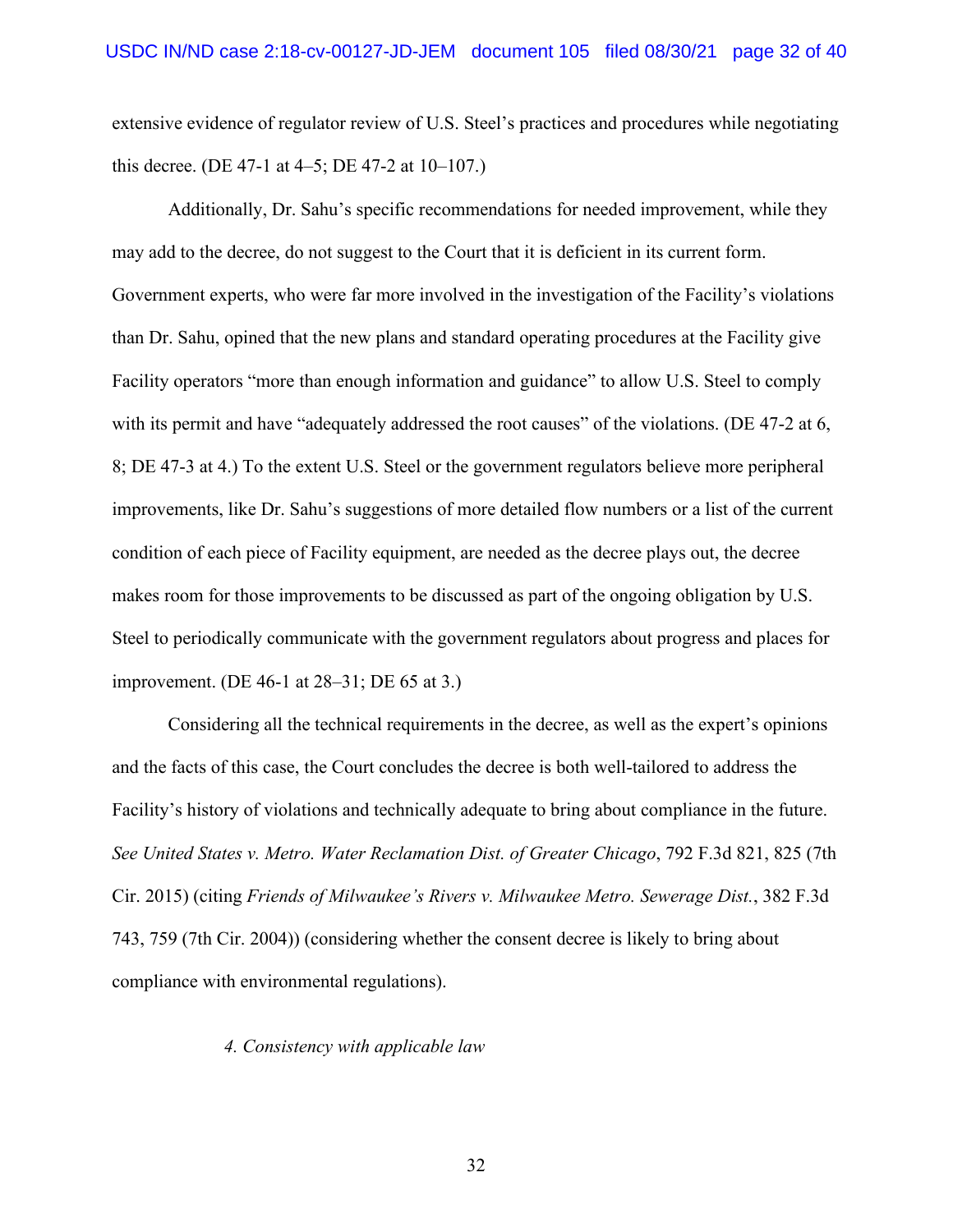The Court also finds the decree is consistent with and furthers the goals of the statutes underlying this litigation. The statutes at issue here are the CWA, CERCLA, SURPA, the EPCRA, and Title 13 of Indiana Code, which deals with state environmental regulations. (DE 1.) The purpose of the CWA is to restore and maintain the integrity of United States waters, including by preventing toxic discharges of pollutants and protecting wildlife and recreation. The laws within Title 13 of Indiana Code have a similar goal of preserving, protecting, and enhancing the quality of the environment so that future generations can enjoy it. Ind. Code  $\S$  13-12-3-1. The revised decree furthers those goals by imposing detailed compliance plans and reporting requirements on U.S. Steel to prevent toxic emissions from the Facility and alert those within the Facility and in the surrounding region when there is a potential threat.

The goal of CERCLA is to preserve and protect the environment from the effects of hazardous substances that may be released and ensure those responsible for any releases bear responsibility. *Cannons*, 899 F.2d at 90–91. The revised decree does this not only for the reasons previously mentioned, but by requiring U.S. Steel to pay both the remediation costs the government agencies incurred and a civil penalty. (DE 46-1 at 31–36.)

SURPA's goal is to recover response costs and damages for harm to national parks, 54 U.S.C. § 100723, which the decree does by mandating U.S. Steel pay both response costs and damages based on what NPS experts found with respect to the damages caused by the Facility's permit violations, particularly in relation to the April 2017 spill. (*Id.* at 32–33; DE 47-4.)

Finally, EPCRA has as one of its purposes to ensure accurate, reliable information on the presence and release of toxic chemicals is compiled and made available at a reasonably localized level. *Citizens for a Better Environment v. Steel Co.*, 90 F.3d 1237, 1239 (7th Cir. 1996), *vacated on other grounds*, 523 U.S. 83 (1998). The revised decree does this through its notification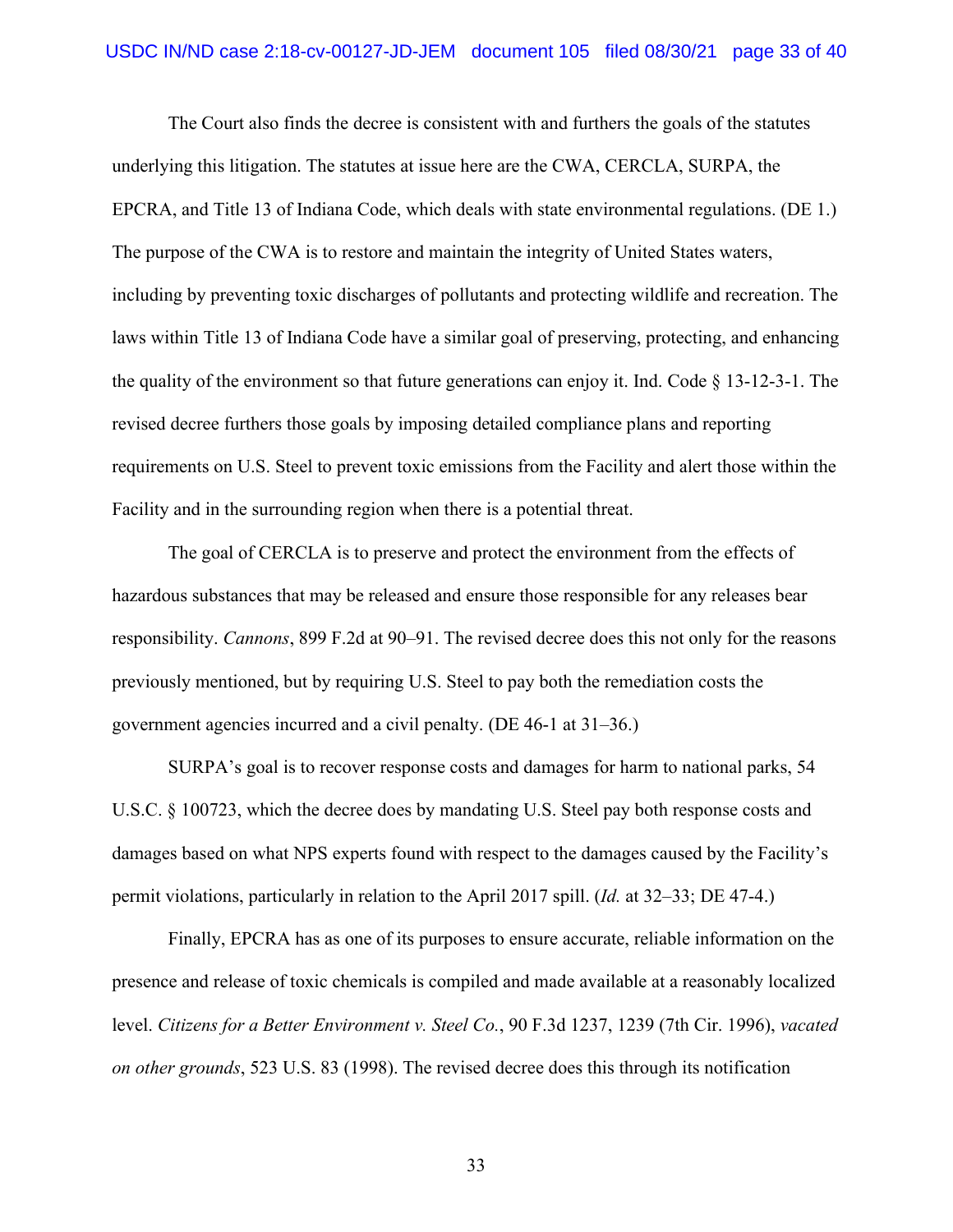requirements, primarily contained in Appendix B. (DE 46-1 at 63–70.) The decree thus is consistent with applicable law. *See BP Exploration*, 167 F. Supp. 2d at 1049.

# *5. Public interest*

The Court next analyzes whether the decree is in the public interest. At the outset, the Court notes that the public interest is particularly high in this case given the Facility's proximity to Indiana Dunes National Park. *See Akron*, 794 F. Supp. 2d at 792 (finding that there was an especially high public interest because of presence of Cuyahoga National Park). The presence of other public beaches and water intake facilities for communities near the Facility adds to the high public interest here. But the decree and its requirements adequately account for this high public interest and importantly address the special consideration of a national park in such close proximity to the Facility.

First, the decree imposes a thorough system of compliance measures on the Facility that addresses the root causes of the violations that had potentially harmful impacts on the national park and surrounding area. Those measures, as discussed above, are designed to bring the Facility into compliance with environmental requirements specifically tailored to the Facility's location in the region by ensuring that it is properly maintaining its equipment and is operating with personnel who are trained in now extensive and detailed standard operating procedures. The reporting requirements, including semi-annual reports to regulators on the Facility's progress in abiding by the decree (DE 46-1 at 20, 22, 28–31), as well as the regulators' reserved right within the decree to enter the Facility at any reasonable time to collect information and decide for themselves if U.S. Steel is properly complying with the terms and goals of the decree, are key components of those compliance measures. (*Id.* at 45.) The major reformation the decree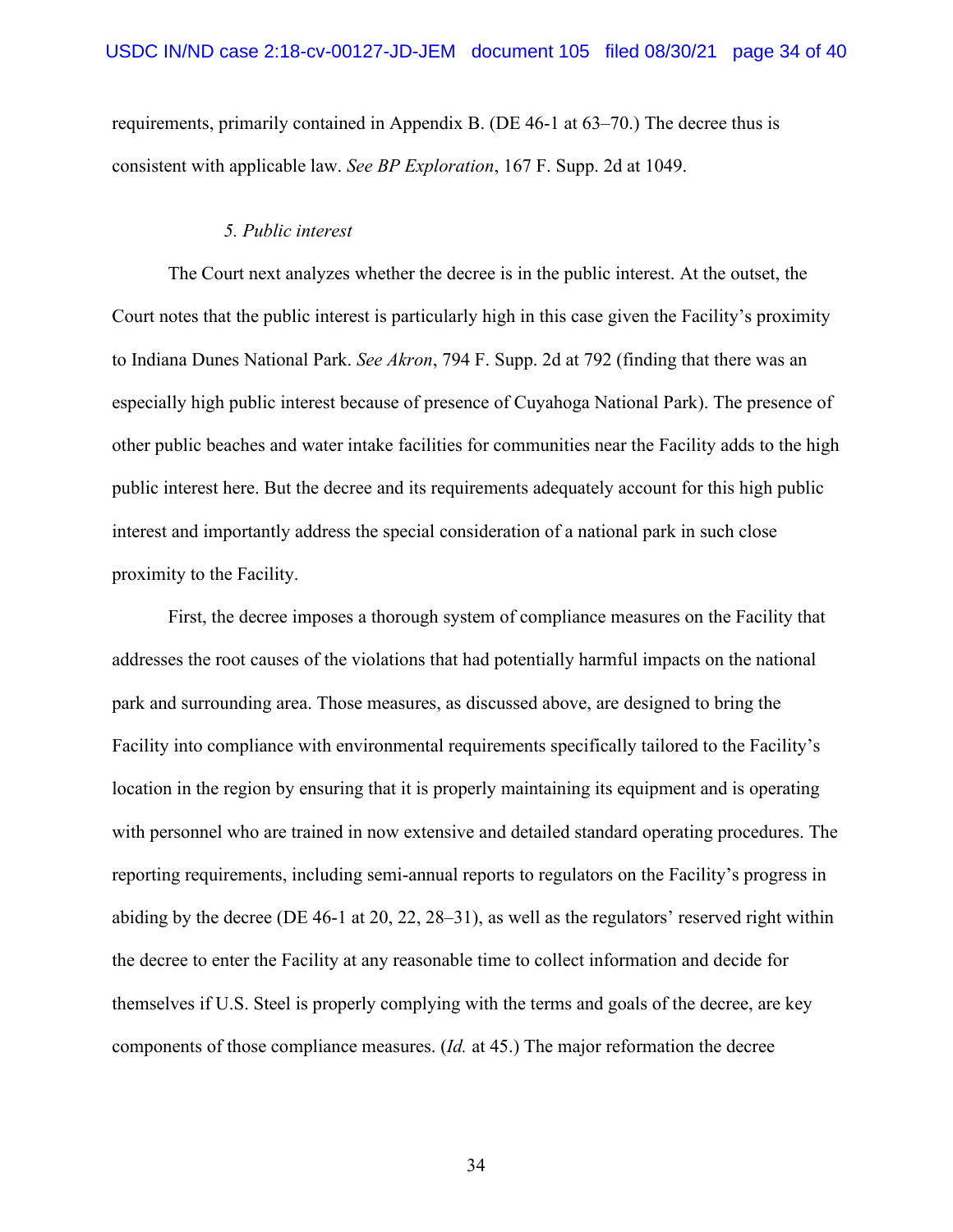represents inherently helps the surrounding area as it greatly eliminates the risk for dangerous water pollution outside the bounds of what the Facility's NPDES permit allows.

Second, the decree includes extensive requirements for public notification in the event of a violation. And these notification requirements were heavily fleshed out to specifically respond to and incorporate concerns contained in the public comments the Government Plaintiffs received. (DE 2-1 at 56–59; DE 46-2 at 63–70.) Appendix B of the decree, the section containing the notification requirements, not only instructs U.S. Steel about the specific information it must gather should a violation occur, (DE 46-1 at 63), but also includes a full list of parties to be notified as well as descriptions of how those parties should be notified, why they should be notified, and what personnel within the Facility have certain notification responsibilities (*Id.* at 64–66). The section additionally clearly spells out U.S. Steel's responsibilities in the event of a wide variety of different violations that could potentially occur.

Surfrider was still unhappy with the revised Appendix B, but the Court does not agree with Surfrider that the requirements fail to protect the public interest. Surfrider argued that the changes the Government Plaintiffs made to Appendix B still failed to provide a way to directly notify individual members of the public who may be interested in notification. (DE 50 at 25.) But the Government Plaintiffs addressed this concern in their response to comments, concluding that such a notification requirement, while beneficial, was not necessary because there was no feasible way to notify every member of the public immediately as Surfrider seemed to be seeking. (DE 47-1 at 32.) While the Court recognizes that immediate notification may be ideal, it agrees with the Government Plaintiffs that the current list of entities to be notified sufficiently accounts for the public interest and will allow members of the public with an interest in being notified to be notified quickly. Appendix B and its focus on keeping the public, including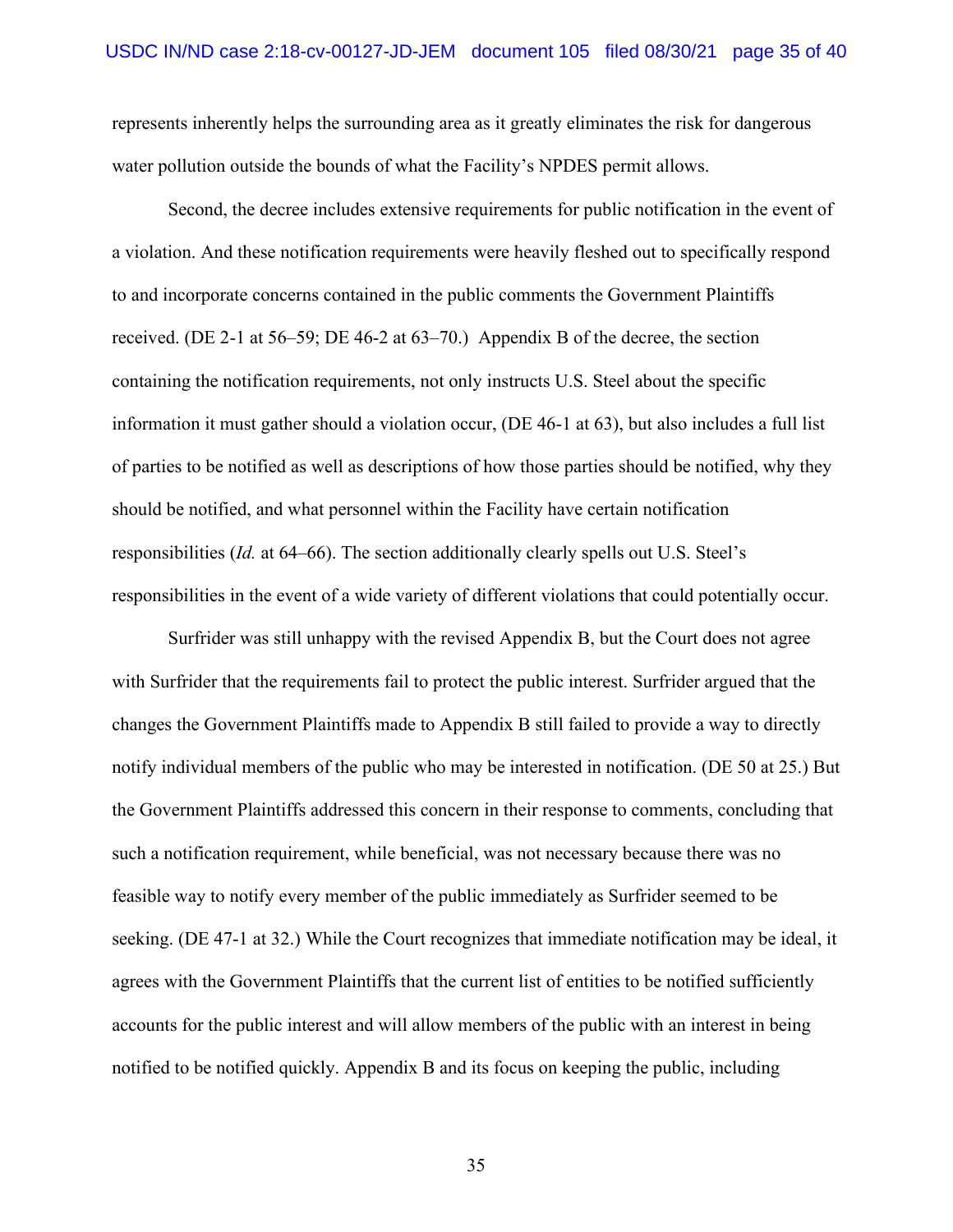national park officials, patrons, and users of nearby public beaches, informed helps satisfy the strong public interest in this case.

Third, the Government Plaintiffs included a new environmentally beneficial project within the revised decree that also furthers the public interest. The EBP would require U.S. Steel to perform water quality sampling at the shoreline of seven locations near the facility, including near the national park and surrounding communities. In that way, the EBP would give the public additional protection by alerting them to potentially harmful compounds and conditions in the water, whether caused by the Facility or not, should the testing discover them. (DE 46-1 at 21– 23.) This project is special to the decree and the Government Plaintiffs expressed doubt that it could have achieved this relief through litigation. (DE 65 at 12.) Additionally, the Government Plaintiffs gave Surfrider an opportunity to negotiate several modifications to the EBP before putting it into the decree, which they did. But Surfrider still argued the final version of the EBP was lacking because, among other things, it is not being implemented by an independent research institution, does not have enough sampling locations, does not sample frequently enough, and does not include a wide enough variety of factors in testing. (DE 50 at 25–26; DE 50-5.) The Court appreciates Surfrider's concerns and has considered them, but ultimately finds that a project that will test at seven locations for eight potentially harmful conditions on a weekly basis during peak public use, and will then make that information publicly available, is squarely in the public interest. (DE 46-1 at 21–25.)

Finally, the Court specifically analyzes the impact on Indiana Dunes National Park as well as comments the Court received from the National Parks Conservation Association in an amicus brief. The NPCA's brief, which echoed and added to the concerns expressed from other public commenters and the intervenors about the national park, opposed entry of the revised,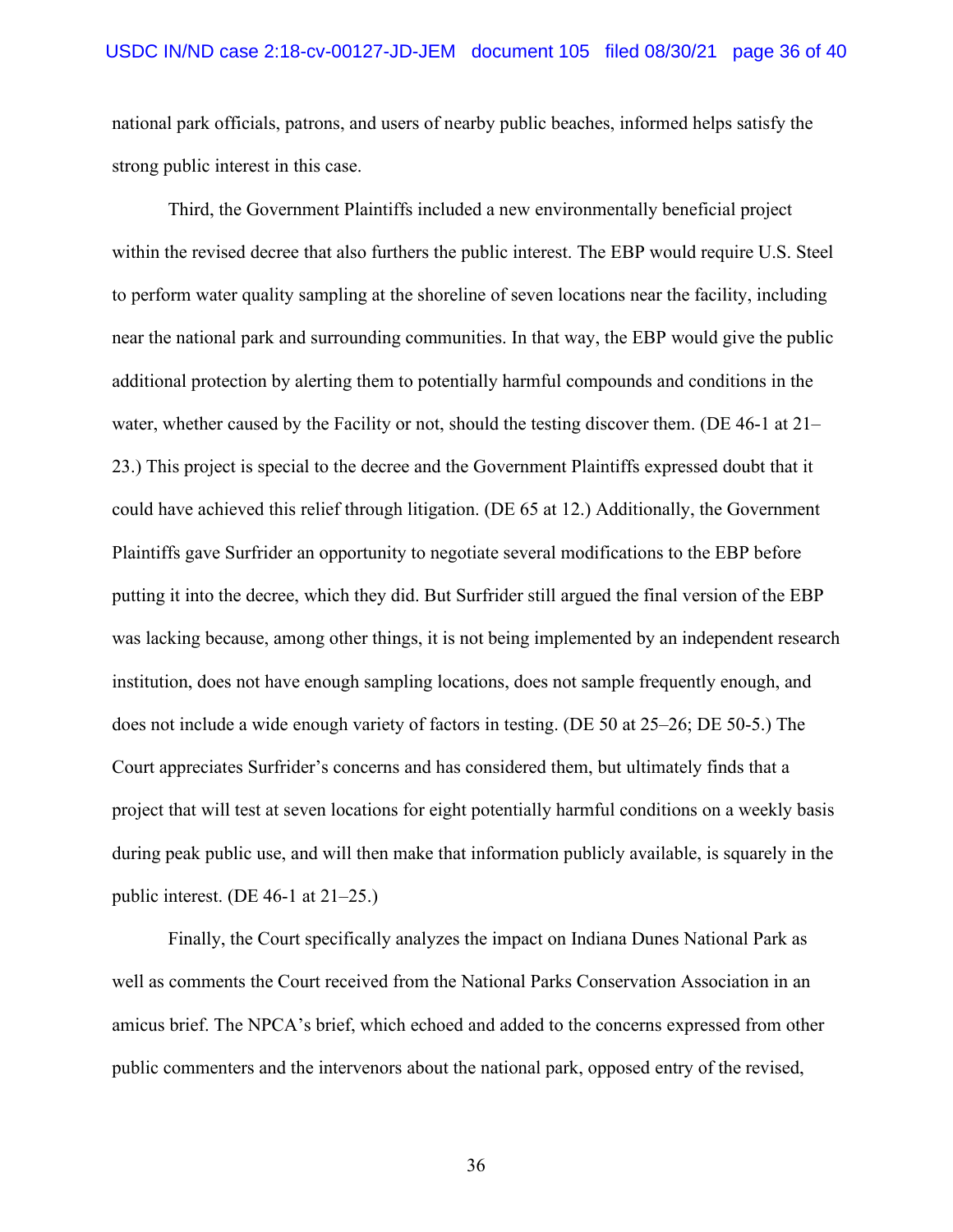arguing: 1) the decree does not account for the heightened public interest in protecting the park; 2) the decree does not recover adequate past or future damages to the park; and 3) the proposed civil penalty is too small to serve a deterrent purpose. (DE 80 at 4–10.)

The Court finds the NPCA's first argument unavailing given the host of technical requirements, notification requirements, sampling requirements, and monetary penalties, all of which account for the heightened public interest given the proximity of a national park. It is also clear that the Government Plaintiffs carefully considered the national park in negotiating the decree given their reliance on expert reports that spoke specifically to the effect of the Facility's violations on the national park. (DE 47-4.) Finally, the Court notes that the NPS, which is charged with overseeing and protecting the country's national parks, not only played a central part in this case but has given its approval to the decree as one of the Government Plaintiffs. The Court thus finds the heightened interest in the proximity of a national park well represented in the decree.

The NPCA's second argument essentially suggests that the Government Plaintiffs got it wrong when they determined that the only damage to the Park from the five years of violations was the costs associated with the April 2017 spill. (DE 80 at 7–8.) But the NPCA only theorizes that there was additional damage, it has offered no proof that was the case. The Government Plaintiffs, on the other hand, provided the Court with an NPS expert opinion that detailed why the Government Plaintiffs sought only to recover the response costs and damages associated with the April 2017 spill. That opinion noted that other than the beach closures associated with the April 2017 spill, there was no evidence of damage outside of what could have occurred from the releases allowed under the Facility's NPDES permit over the preceding five years. (DE 47-4 at 3–4.) Finally, to the extent the NPCA and other non-parties to the decree are concerned about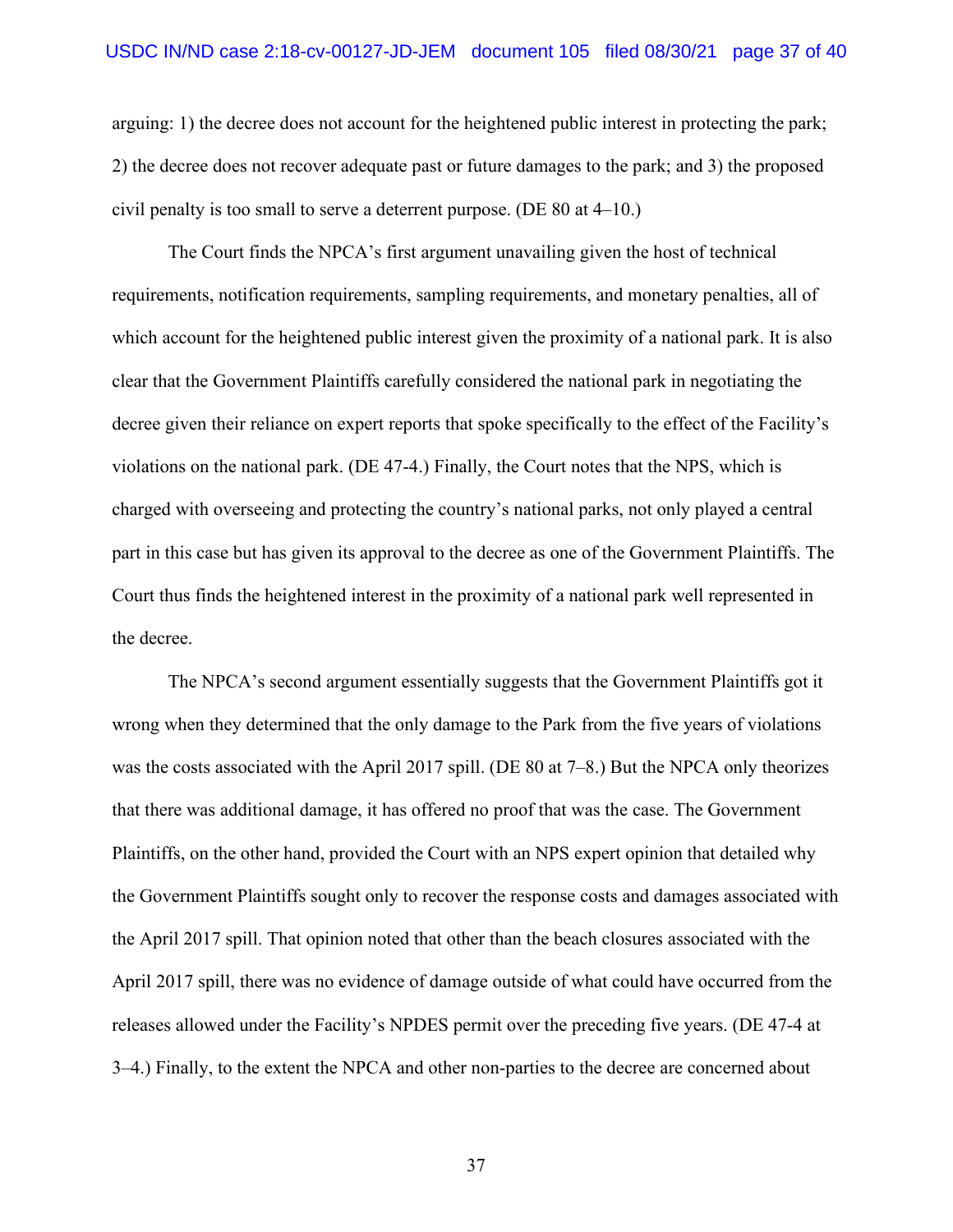future violations, the decree includes stipulated penalties for future violations and does not prevent regulators from pursuing new enforcement actions should new violations occur.

And as for the NPCA's third argument, the Court does not give it great weight for the same reasons it found the civil penalty substantively fair and the decree's provisions technically adequate earlier in this opinion. (DE 50 at 20–22; DE 52 at 8–9.) While it is true that there were violations at the Facility after U.S. Steel was made aware of the amount of the civil penalty, the process of reforming the Facility was still within its early months at that time and it would be unreasonable to expect immediate and total compliance that quickly. Further, the number and severity of violations decreased after U.S. Steel was made aware of the civil penalty, which suggests that the penalty did serve as a deterrent. The Court thus concludes the civil penalty, as well as the rest of the decree, is reasonable and adequate in light of the public interest in this case.

#### *6. Relative strength or weaknesses of Government's case*

The final reasonableness factor largely mirrors the Court's analysis of the first factor within the substantive fairness portion of this opinion. There is no doubt that the Government Plaintiffs have a strong case here given U.S. Steel's admissions to many of the violations, but the decree reasonably reflects that strong position. The Government Plaintiffs were able to negotiate a decree with U.S. Steel that reformed the central functioning processes of the Facility itself and imposed a host of new requirements at multiple levels of the Facility's day-to-day operations, including personnel management, daily chromium sampling, equipment upkeep, reporting requirements, and longer-term areas of improvement for continued compliance. In addition to the imposition of those technical requirements, the Government Plaintiffs also had U.S. Steel agree to a substantial civil penalty, a costly environmentally beneficial project, stipulated penalties, and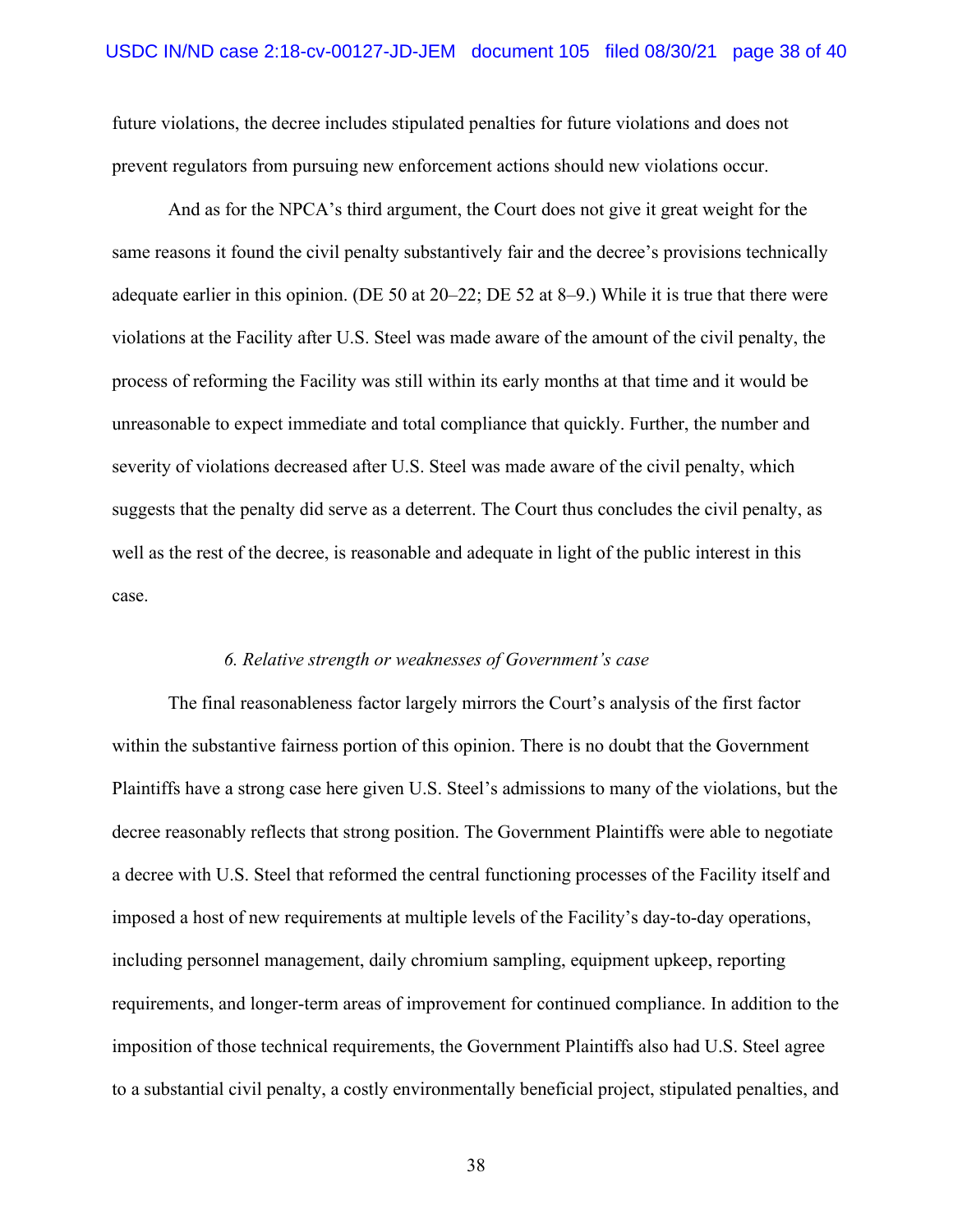ongoing periodic reporting requirements. (DE 46-1 at 15–21, 28–31, 36–40.) Finally, the decree's termination standards, including the two years of full compliance and need to include the core requirements in the Facility's NPDES permit, ensures the revised decree will still be highly effective even after it is technically no longer in force. The Court considers those provisions and agreements to be reasonable and adequate given the relative strength of the Government Plaintiffs' case against U.S. Steel.

In coming to this conclusion, and the overall conclusion that the decree is fair and reasonable, the Court again notes that the Government Plaintiffs may have been able to impose more requirements or force higher payments if they had fully litigated this case. But that is not what happened, and it is not the Court's role to decide this case as if it had or to substitute its judgment for that of the parties bound by the decree. *EEOC*, 768 F.2d at 889; *BP Exploration*, 167 F. Supp. 2d at 1050. Both the Government Plaintiffs and U.S. Steel decided to negotiate in good faith toward a settlement in the form of the revised decree now before the Court. "The essence of settlement is compromise" and that is what the Court finds occurred here. *See EEOC*, 768 F.2d at 889. The Government Plaintiffs, with extensive public feedback, created and got U.S. Steel to agree to a consent decree that addresses the root causes of the violations listed in the complaint and has already led the Facility back toward compliance with its NPDES permit even without being fully enforceable. The Court thus finds, given its individual evaluation of the extensive record and the strong policy in approving a consent decree negotiated by federal regulators with expertise in the environmental field, that the consent decree is reasonable, adequate, and consist with applicable law.

# **IV. Conclusion**